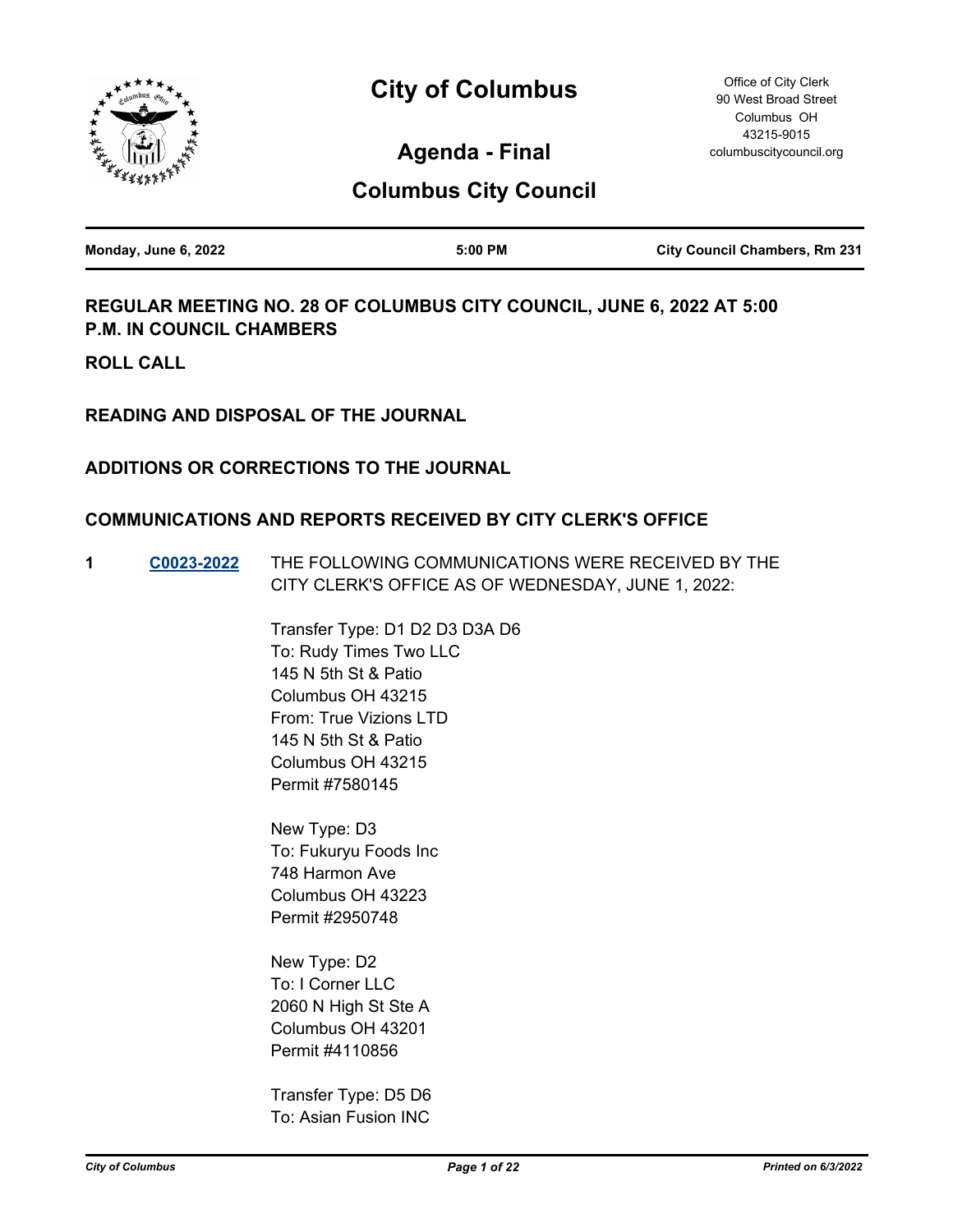DBA Asian Fusion 3512 W Dublin Granville Rd Columbus OH 43235 From: Blue Sky Food Services Inc DBA Asia Fusion 3512 W Dublin Granville Rd Columbus OH 43235 Permit #40293512

Transfer Type: C1 C2 OM Oil Columbus LLC 2805 S High St Columbus OH 43207 From: United Food Discount LLC DBA United Food Mart 2805 S High St Columbus OH 43207 Permit #6542805

TREX Type: D5 To: Cave Bar & Lounge LLC 122 E Main St Columbus OH 43215 From: SP Connection Inc DBA Saffron Patch 20600 Chagrin Blvd STE 150 Shaker Hgts OH 44122 Permit #14054110005

Transfer Type: D1 D2 D3 D3A D6 To: Conpadres LLC DBA La Banda 5940 Chantry Dr Columbus OH 43232 From: Melendez 0204 LLC 5940 Chantry Dr Columbus OH 43232 Permit #1665940

Advertise Date: 6/11/22 Agenda Date: 6/6/22 Return Date: 6/16/22

### **RESOLUTIONS OF EXPRESSION**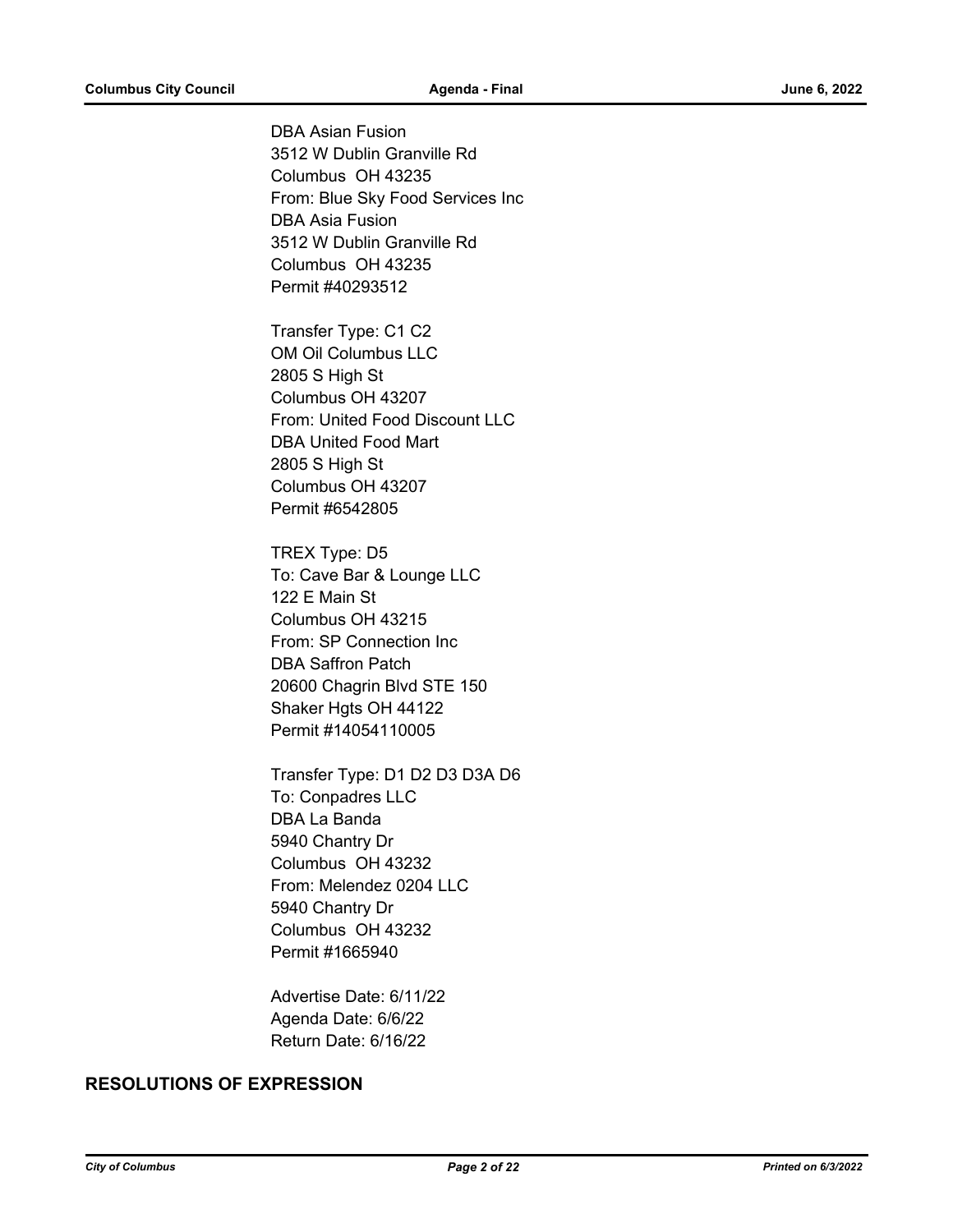### **BARROSO DE PADILLA**

| $\overline{2}$ | 0103X-2022 | To recognize June as Immigrant Heritage Month in the City of Columbus                                                                                                               |                                                                                                                                        |  |
|----------------|------------|-------------------------------------------------------------------------------------------------------------------------------------------------------------------------------------|----------------------------------------------------------------------------------------------------------------------------------------|--|
|                |            | <b>Sponsors:</b>                                                                                                                                                                    | Lourdes Barroso De Padilla, Nicholas Bankston, Rob<br>Dorans, Shayla Favor, Emmanuel V. Remy, Elizabeth Brown<br>and Shannon G. Hardin |  |
| <b>FAVOR</b>   |            |                                                                                                                                                                                     |                                                                                                                                        |  |
| 3              | 0106X-2022 | To designate June as National Men's Health Month in the City of<br>Columbus and to thank the National African American Wellness Agency<br>on their efforts to improve men's health. |                                                                                                                                        |  |
|                |            | <b>Sponsors:</b>                                                                                                                                                                    | Shayla Favor, Lourdes Barroso De Padilla, Nicholas<br>Bankston, Elizabeth Brown, Rob Dorans, Emmanuel V.<br>Remy and Shannon G. Hardin |  |
| <b>HARDIN</b>  |            |                                                                                                                                                                                     |                                                                                                                                        |  |
| 4              | 0104X-2022 | To celebrate the retirement of Monica Kridler from Momentum Excellence                                                                                                              |                                                                                                                                        |  |
|                |            | <b>Sponsors:</b>                                                                                                                                                                    | Shannon G. Hardin, Nicholas Bankston, Lourdes Barroso De<br>Padilla, Elizabeth Brown, Rob Dorans, Shayla Favor and                     |  |

### **ADDITIONS OR CORRECTIONS TO THE AGENDA**

### **FR FIRST READING OF 30-DAY LEGISLATION**

### **TECHNOLOGY: BANKSTON, CHR. DORANS BROWN HARDIN**

**FR-1 [1466-2022](http://columbus.legistar.com/gateway.aspx?m=l&id=/matter.aspx?key=122983)** To authorize the Director of the Department of Technology, on behalf of the Department of Public Utilities, to modify an existing contract with CGI Technologies and Solutions, Inc. for professional services for the upgrade of the Department of Public Utilities' PragmaCAD mobile dispatching system accordance with the sole source provisions of the Columbus City Code; and to authorize the expenditure of up to \$121,000.00 from the Information Services Operating Budget. (\$121,000.00).

Emmanuel V. Remy

**FR-2 [1514-2022](http://columbus.legistar.com/gateway.aspx?m=l&id=/matter.aspx?key=123032)** To authorize the Directors of the Department of Technology and the Department of Public Utilities to renew an annual software maintenance and support services agreement with Hansen Banner, LLC. in accordance with the sole source provisions of the Columbus City Code; and to authorize the expenditure of \$468,190.12 from the Department of Technology, Information Service Operating Fund. (\$468,190.12)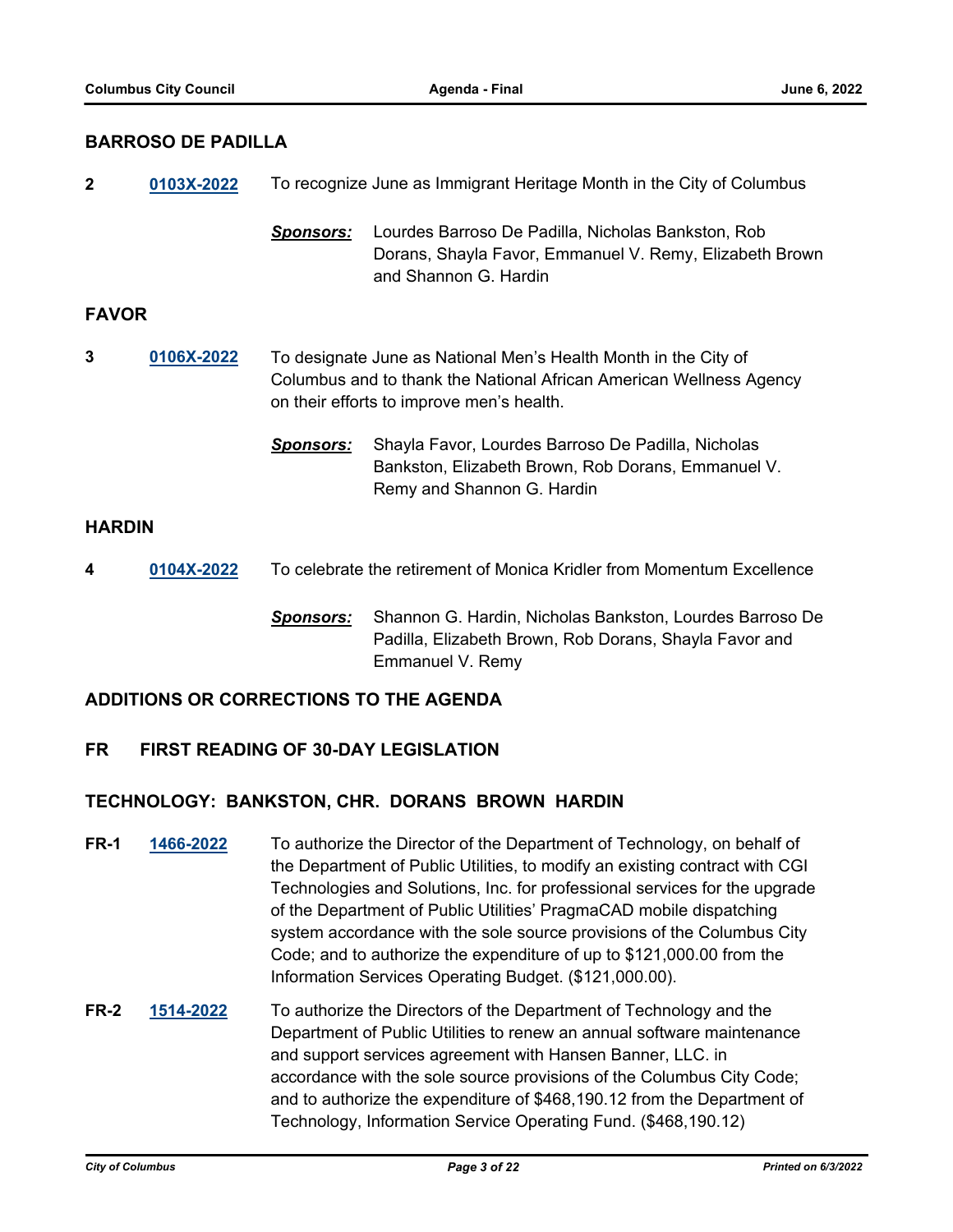# **PUBLIC SERVICE & TRANSPORTATION: BARROSO DE PADILLA, CHR. FAVOR BANKSTON HARDIN**

**FR-3 [1395-2022](http://columbus.legistar.com/gateway.aspx?m=l&id=/matter.aspx?key=122912)** To authorize the Director of the Department of Public Service to execute those documents necessary to amend an easement on Spring Street with American Electric Power Service Corporation.

### **FINANCE: E. BROWN CHR. BANKSTON REMY HARDIN**

- **FR-4 [1441-2022](http://columbus.legistar.com/gateway.aspx?m=l&id=/matter.aspx?key=122958)** To authorize the Director of Finance and Management to modify and extend a contract on behalf of the Office of Construction Management with Energility, LLC, for additional professional services related to energy efficiency and energy management projects; and to authorize the expenditure of \$40,000.00 from the general fund. (\$40,000.00)
- **FR-5 [1456-2022](http://columbus.legistar.com/gateway.aspx?m=l&id=/matter.aspx?key=122973)** To authorize the Finance and Management Director to enter into a Universal Term Contract for the option to purchase Aftermarket Fire Equipment Parts with Johnson's Fire Equipment Company dba Johnson's Emergency Vehicle Solutions; and to authorize the expenditure of \$1.00 from General Budget Reservation BRPO002025. (\$1.00).
- **FR-6 [1516-2022](http://columbus.legistar.com/gateway.aspx?m=l&id=/matter.aspx?key=123034)** To authorize the Director of Finance and Management to enter into a contract on behalf of the Office of Construction Management with Mull & Weithman Architects to complete architectural and engineering design as well as construction administration services for the new Fire Station #36 located at the southeast corner of Harlem Rd & Central College Rd.; and to authorize the expenditure of \$1,795,515.00 from the Safety Voted Capital Fund. (\$1,795,515.00)

### **RECREATION & PARKS: E. BROWN, CHR. REMY BANKSTON HARDIN**

- **FR-7 [1078-2022](http://columbus.legistar.com/gateway.aspx?m=l&id=/matter.aspx?key=122592)** To authorize the Director of Recreation and Parks to enter into a grant agreement with the Ohio Department of Natural Resources for the Eastmoor Green Line Project and accept a grant in the amount of \$463,730.00 with a minimum local match of \$194,770.00; to authorize the appropriation of \$463,730.00 in the Recreation and Parks Grant Fund 2283; to authorize the amendment of the 2021 Capital Improvements Budget Ordinance; and to authorize the transfer of \$194,770.00 within the Recreation and Parks Voted Bond Fund. (\$658,500.00)
- **FR-8 [1081-2022](http://columbus.legistar.com/gateway.aspx?m=l&id=/matter.aspx?key=122595)** To authorize the Director of the Department of Recreation and Parks to enter into a grant agreement with the Ohio Department of Natural Resources for the Linview Park Project and accept a grant in the amount of \$46,505.00 with a minimum local match of \$139,515.00; to authorize the appropriation of \$46,505.00 in the Recreation and Parks Grant Fund; to authorize the amendment of the 2021 Capital Improvements Budget Ordinance; and to authorize the transfer of \$139,515.00 within the Recreation and Parks Voted Bond Fund. (\$186,020.00)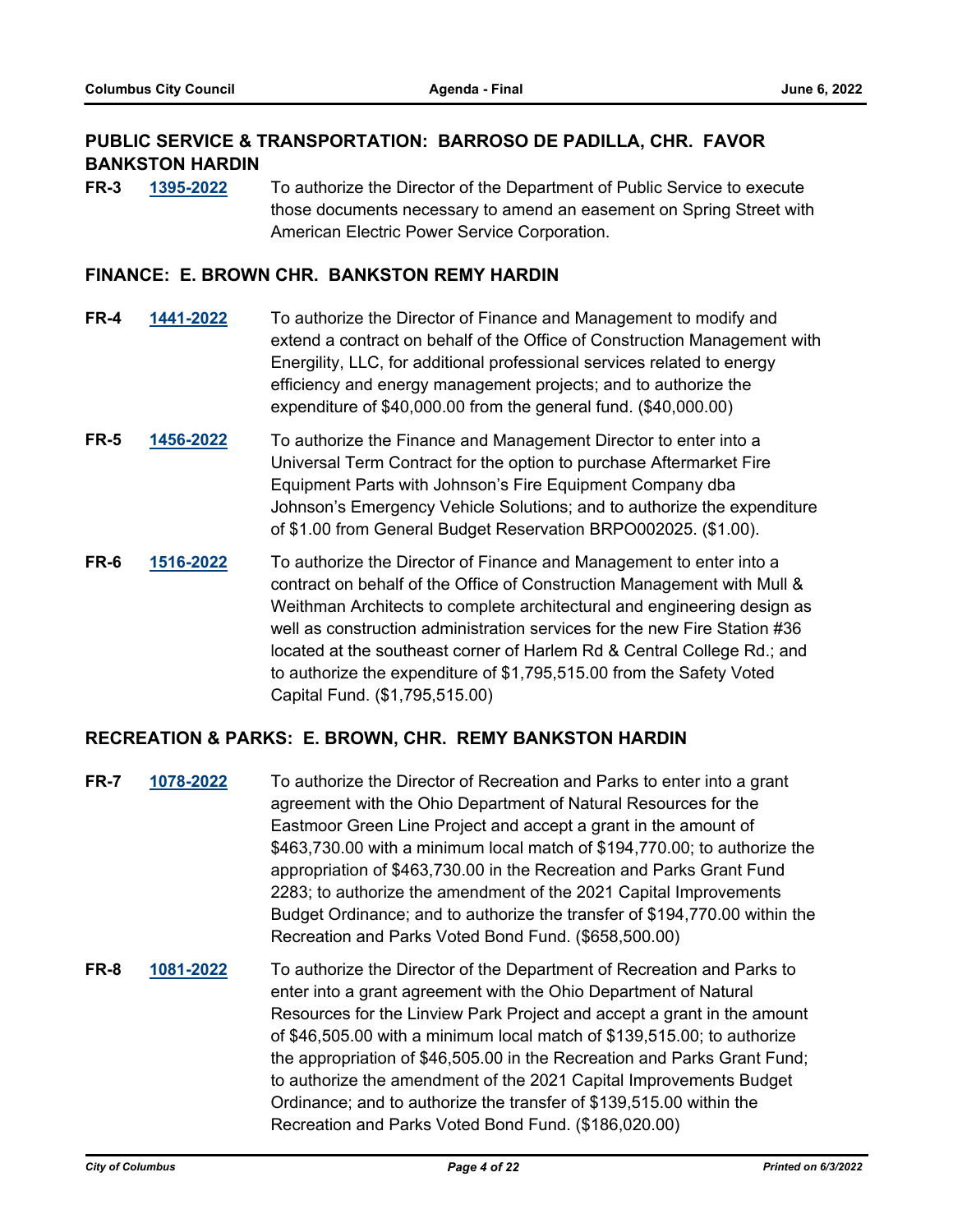# **PUBLIC UTILITIES: DORANS, CHR. BANKSTON REMY HARDIN**

| <b>FR-9</b>  | 0962-2022 | To authorize the Director of Public Utilities to modify, renew and increase<br>an indefinite quantity contract with Watershed Organic Lawn Care for the<br>Green Infrastructure Inspection and Maintenance Project; and to authorize<br>the expenditure of \$97,500.00 from the Water Operating Fund and<br>\$230,000.00 from the Stormwater Operating Fund. (\$327,500.00)                                                                                                                   |
|--------------|-----------|-----------------------------------------------------------------------------------------------------------------------------------------------------------------------------------------------------------------------------------------------------------------------------------------------------------------------------------------------------------------------------------------------------------------------------------------------------------------------------------------------|
| <b>FR-10</b> | 1394-2022 | To authorize the Director of Public Utilities to modify an existing<br>agreement to reflect the new name and vendor information; to renew the<br>same existing agreement with Xylem Vue, Inc. for professional<br>engineering services for the Real Time Control Sewer System<br>Optimization, Part 2 Project; and to authorize an expenditure of up to<br>\$500,000.00 from the Sanitary General Obligation Bond Fund, contingent<br>upon the 2022 bond sale deposit. (\$500,000.00)         |
| <b>FR-11</b> | 1404-2022 | To authorize the Director of the Department of Public Utilities to renew the<br>professional engineering services agreement with Hill International, Inc.<br>for the Professional Construction Management 2020 Project; for the<br>Division of Water; to authorize a transfer and expenditure up to<br>\$7,371,100.00 within the Water General Obligations Bond Fund; and to<br>amend the 2021 Capital Improvements Budget. (\$7,371,100.00)                                                  |
| <b>FR-12</b> | 1439-2022 | To authorize the Director of the Department of Public Utilities to enter into<br>contract with Woolpert, Inc., for the implementation of a Cityworks Asset<br>Management System for the Department of Public Utilities; to authorize<br>the expenditure of \$182,785.00 from the Electricity Operating Fund,<br>\$1,162,628.00 from the Water Operating Fund, \$1,303,462.00 from the<br>Sewer System Operating Fund and \$347,590.00 from the Stormwater<br>Operating Fund (\$2,996,465.00). |
| <b>FR-13</b> | 1459-2022 | To authorize the Director of Public Utilities to modify and extend a service<br>contract with Bermex, Inc. to provide Water Meter Reading Services for<br>the Division of Water; and to authorize the expenditure of \$600,000.00<br>from the Water Operating Fund. (\$600,000.00)                                                                                                                                                                                                            |
| <b>FR-14</b> | 1473-2022 | To authorize the Finance and Management Director to associate all<br>General Budget Reservations resulting from this ordinance with the<br>appropriate Universal Term Contract Purchase Agreement for the<br>purchase of Cisco switches and associated hardware for the Division of<br>Sewerage and Drainage, Southerly Wastewater Treatment Plant and to<br>authorize the expenditure of \$189,006.00 from the Sewerage Operating<br>Fund. (\$189,006.00)                                    |
| <b>FR-15</b> | 1507-2022 | To authorize the Director of Public Utilities to renew the contract with<br>Synagro Central, LLC to provide liquid land application of biosolids with<br>regional storage services for the Division of Sewerage and Drainage,<br>and to authorize the expenditure of \$800,000.00 from the Sewer<br>Operating Sanitary Fund. (\$800,000.00)                                                                                                                                                   |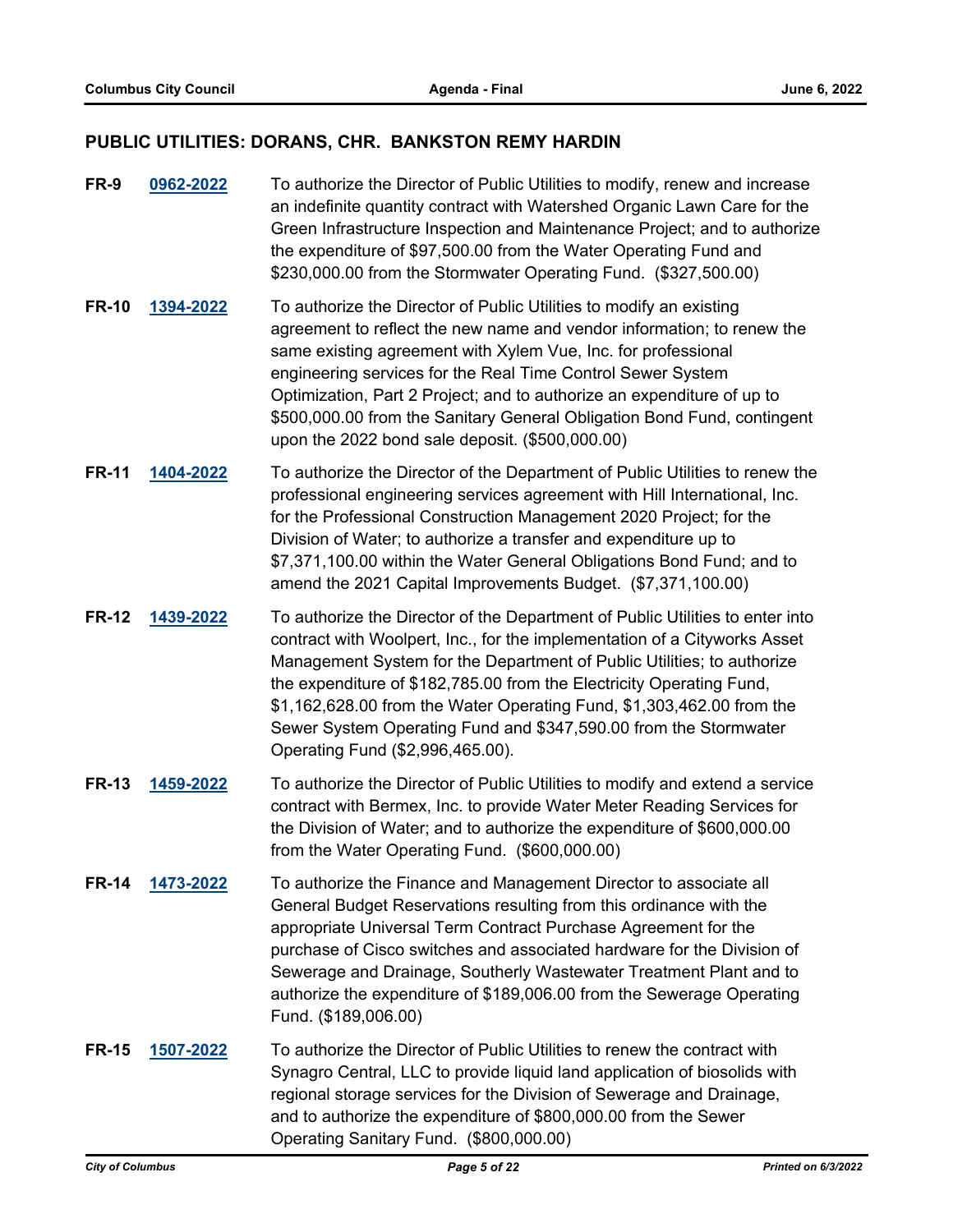### **HOUSING: FAVOR, CHR. BROWN BANKSTON HARDIN**

- **FR-16 [0318-2022](http://columbus.legistar.com/gateway.aspx?m=l&id=/matter.aspx?key=121830)** To authorize the Director of the Department of Development to execute any and all necessary agreements and deeds for conveyance of title of eight parcels of real property (1490 Genessee Ave., 1280 Genessee Ave, 1276 Genessee Ave., 1276 Genessee Ave., 1362 Aberdeen Ave, 1262 Genessee Ave., 1288 Genessee Ave., and 1251 Minnesota Ave.) held in the Land Bank pursuant to the Land Reutilization Program.
- **FR-17 [0444-2022](http://columbus.legistar.com/gateway.aspx?m=l&id=/matter.aspx?key=121956)** To authorize the Director of the Department of Development to execute any and all necessary agreements and deeds for conveyance of title of one parcel of real property (0000 Hosack St.) held in the Land Bank pursuant to the Land Reutilization Program.
- **FR-18 [0446-2022](http://columbus.legistar.com/gateway.aspx?m=l&id=/matter.aspx?key=121958)** To authorize the Director of the Department of Development to execute any and all necessary agreements and deeds for conveyance of title of one parcel of real property (1034 E 15th Ave.) held in the Land Bank pursuant to the Land Reutilization Program.

### **PUBLIC SAFETY: REMY, CHR. BARROSO DE PADILLA DORANS HARDIN**

**FR-19 [1493-2022](http://columbus.legistar.com/gateway.aspx?m=l&id=/matter.aspx?key=123011)** To authorize and direct the Finance and Management Director to sell to Officer Anthony Rogers, for the sum of \$1.00, a police canine with the registered name of "Ollie" which has no further value to the Division of Police and to waive the provisions of City Code-Sale of City-owned personal property.

### **RULES & REFERENCE: HARDIN, CHR. BROWN REMY FAVOR**

#### **DORANS**

**FR-20 [1501-2022](http://columbus.legistar.com/gateway.aspx?m=l&id=/matter.aspx?key=123019)** To amend various sections in Title 33 of the Columbus City Codes, entitled "Zoning Code," in order to update and modernize terms and allowable uses and to create the regulatory framework for solar energy collection and clarify the applicable development standards for such installations.

*Sponsors:* Rob Dorans

# **ZONING: DORANS, CHR. BANKSTON BARROSO DE PADILLA BROWN FAVOR REMY HARDIN**

### **REZONINGS**

**FR-21 [1597-2022](http://columbus.legistar.com/gateway.aspx?m=l&id=/matter.aspx?key=123117)** To rezone 2127 E. LIVINGSTON AVE. (43209), being 0.56± acres located on the south side of East Livingston Avenue, 490± feet west of Sheridan Avenue, From: C-4, Commercial District, To: CPD, Commercial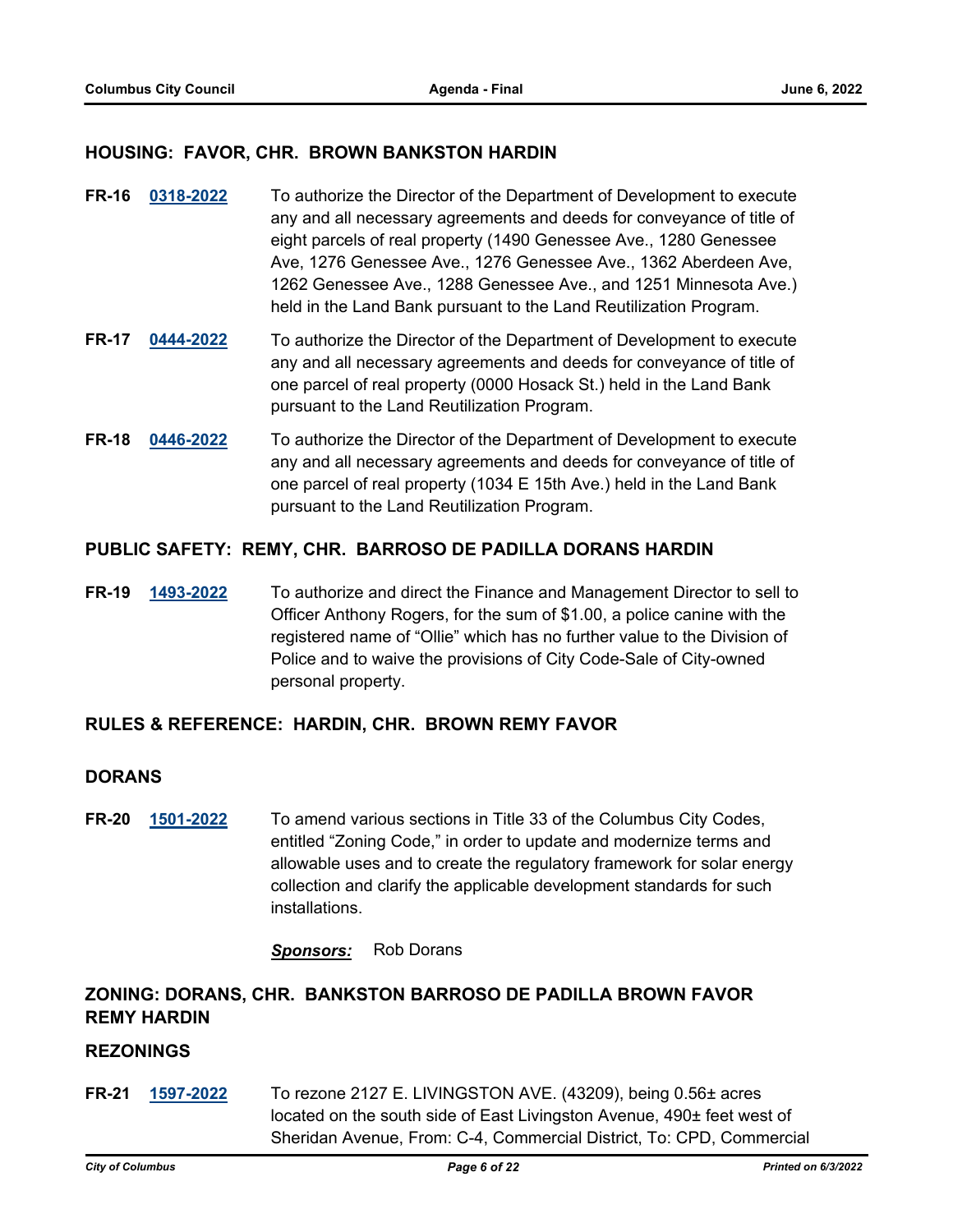#### Planned Development District (Rezoning #Z22-005).

### **VARIANCES**

- **FR-22 [0842-2022](http://columbus.legistar.com/gateway.aspx?m=l&id=/matter.aspx?key=122354)** To grant a Variance from the provisions of Sections 3332.035, R-3 residential district; 3312.49, Minimum numbers of parking spaces required; 3332.05(A)(4), Area district lot width requirements; 3332.13, R-3 area district requirements; 3332.18, Basis of computing area; 3332.19, Fronting; 3332.26(F), Minimum side yard permitted; and 3332.27, Rear yard, of the Columbus City Codes; for the property located at 464 OAKWOOD AVE. (43205), to permit a three-unit dwelling and single-unit dwelling on one lot with reduced development standards in the R-3, Residential District (Council Variance #CV21-074).
- **FR-23 [1572-2022](http://columbus.legistar.com/gateway.aspx?m=l&id=/matter.aspx?key=123090)** To amend Ordinance #0349-2022, passed February 14, 2022 (Z21-050), for property located at 5756 N. HAMILTON RD. (43230), by repealing Sections 1 and 3 and replacing them with new Sections 1 and 3 to include a revised legal description and to modify the CPD text and plan to account for a larger site area (Rezoning Amendment #Z21-050A).
- **FR-24 [1592-2022](http://columbus.legistar.com/gateway.aspx?m=l&id=/matter.aspx?key=123112)** To grant a Variance from the provisions of Sections 3332.037, R-2F, Residential district use; 3325.231, Setback Requirements; 3325.241(D), Building Design Standards; 3325.261, Landscaping and Screening; 3325.281(A), Parking and Circulation; 3332.14 R-2F, Area district requirements; 3332.25(B), Maximum side yards required; 3332.26(C)(2), Minimum side yard permitted; and 3332.27, Rear yard, of the Columbus City Codes; for the property located at 21 E. ARCADIA AVE. (43202), to permit two single-unit dwellings on one lot with reduced development standards in the R-2F, Residential District, and to repeal Ordinance #2980-2017, passed November 20, 2017 (Council Variance #CV22-016).
- **FR-25 [1594-2022](http://columbus.legistar.com/gateway.aspx?m=l&id=/matter.aspx?key=123114)** To grant a Variance from the provisions of Sections 3356.03, C-4 permitted uses; 3309.14, Height districts; and 3312.49(A)(C), Minimum numbers of parking spaces required, of the Columbus City Codes; for the property located at 520 S. HIGH ST. (43215), to permit a mixed-use development with reduced development standards in the C-4, Commercial District (Council Variance #CV21-115).

### **CA CONSENT ACTIONS**

### **RESOLUTIONS OF EXPRESSION:**

### **BANKSTON**

**CA-1 [0101X-2022](http://columbus.legistar.com/gateway.aspx?m=l&id=/matter.aspx?key=123129)** To Recognize the Return of the Ohio Black Expo to Columbus, Ohio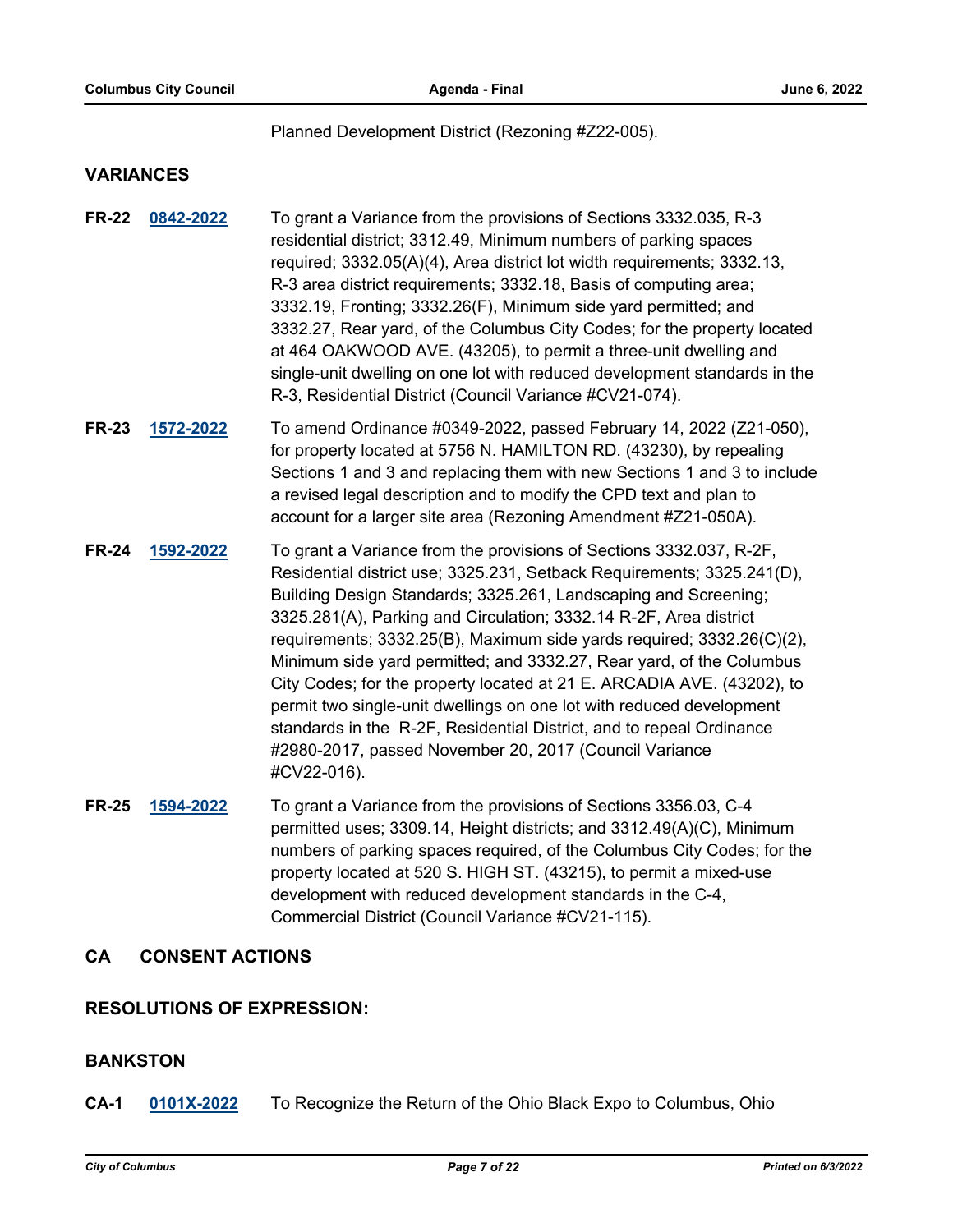*Sponsors:* Nicholas Bankston, Lourdes Barroso De Padilla, Elizabeth Brown, Rob Dorans, Shayla Favor, Shannon G. Hardin and Emmanuel V. Remy

### **BARROSO DE PADILLA**

- **CA-2 [0100X-2022](http://columbus.legistar.com/gateway.aspx?m=l&id=/matter.aspx?key=123124)** To honor and recognize Herbert Talabere for his contributions to the City of Columbus and the residents of our community.
	- *Sponsors:* Lourdes Barroso De Padilla, Nicholas Bankston, Elizabeth Brown, Rob Dorans, Shayla Favor, Emmanuel V. Remy and Shannon G. Hardin

#### **HARDIN**

- **CA-3 [0105X-2022](http://columbus.legistar.com/gateway.aspx?m=l&id=/matter.aspx?key=123166)** To recognize and commend Pastor Wayne A. Moore, Sr. on his pastoral anniversary after more than ten years of faithful service in the ministry as well as his dedicated service to the greater community.
	- *Sponsors:* Shannon G. Hardin, Nicholas Bankston, Lourdes Barroso De Padilla, Elizabeth Brown, Rob Dorans, Shayla Favor and Emmanuel V. Remy

### **ECONOMIC DEVELOPMENT: BANKSTON, CHR. REMY DORANS HARDIN**

- **CA-4 [1469-2022](http://columbus.legistar.com/gateway.aspx?m=l&id=/matter.aspx?key=122986)** To authorize the Director of the Department of Development to amend the Community Reinvestment Area Agreement for the second time to assign the Agreement to ComRef Rickenbacker West, LLC., whereby ComRef Rickenbacker West, LLC will assume the terms and commitments of the Agreement as "Enterprise"; to revise the notice information; and to declare an emergency.
- **CA-5 [1470-2022](http://columbus.legistar.com/gateway.aspx?m=l&id=/matter.aspx?key=122987)** To authorize the Director of the Department of Development to amend the AGREEMENT for the second time to assign the AGREEMENT to ComRef Rickenbacker West, LLC whereby ComRef Rickenbacker West, LLC will assume the terms and commitments of the AGREEMENT as ENTERPRISE; to revise the notice information; and to declare an emergency.

# **SMALL & MINORITY BUSINESS: BANKSTON, CHR. REMY BARROSO DE PADILLA HARDIN**

**CA-6 [0091X-2022](http://columbus.legistar.com/gateway.aspx?m=l&id=/matter.aspx?key=122995)** To declare the necessity to implement the Plan of Services adopted by the East Main Street Special Improvement District of Columbus, Inc. and the necessity to levy a special assessment for the services set forth in said plan upon the lots and lands benefiting under the plan, and to declare an emergency.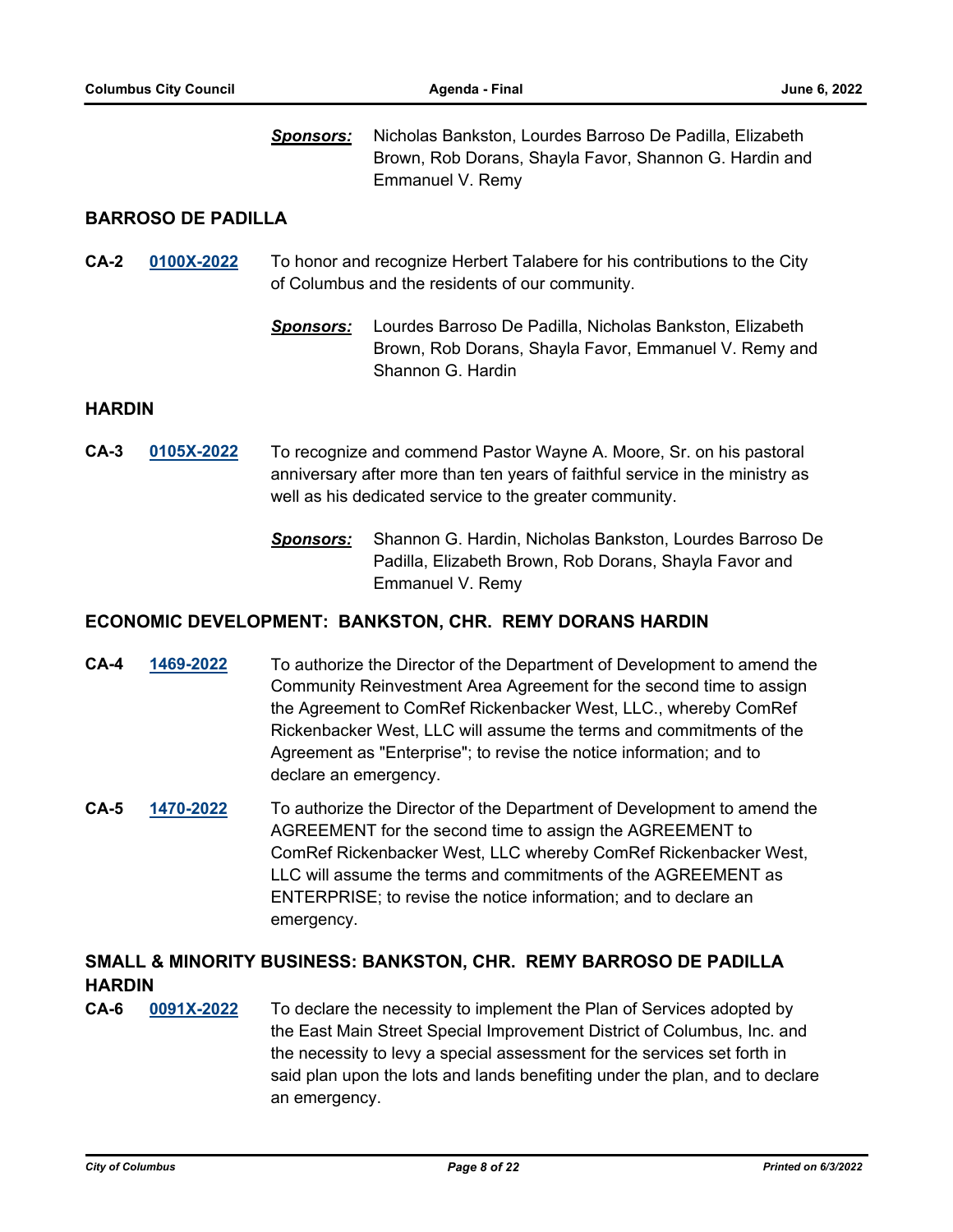### **TECHNOLOGY: BANKSTON, CHR. DORANS BROWN HARDIN**

- **CA-7 [1328-2022](http://columbus.legistar.com/gateway.aspx?m=l&id=/matter.aspx?key=122844)** To authorize the Director of the Department of Technology to enter into a contract with OARnet/OSU for VMWare Technical Account Manager (TAM) services software licensing to support the Infrastructure and client teams with their VMWare based platforms (Workspace One, VMWare hypervisor, NSX-T, and other VMWare foundation services, etc.); and to authorize the expenditure of \$132,957.00 from the Department of Technology, Information Services Division, Information Services Operating Fund. (\$132,957.00)
- **CA-8 [1357-2022](http://columbus.legistar.com/gateway.aspx?m=l&id=/matter.aspx?key=122873)** To authorize the Director of the Department of Technology to renew a contract with Blue Apple Technologies, LLC for the purchase of Splunk software maintenance and support and to authorize the expenditure of \$103,612.00 from the Department of Technology, Information Services Operating fund. (\$103,612.00)
- **CA-9 [1387-2022](http://columbus.legistar.com/gateway.aspx?m=l&id=/matter.aspx?key=122904)** To authorize the Director of the Finance and Management Department, on behalf of the Department of Technology, to establish a purchase order with Granicus, Inc. from a State Term Contract for hosting, support and maintenance of Communication Cloud, the City's non-emergency subscription-based communication tool; and to authorize the expenditure of \$91,892.27 from the Department of Technology, Information Services Division, Information Services Operating Fund. (\$91,892.27)

# **PUBLIC SERVICE & TRANSPORTATION: BARROSO DE PADILLA, CHR. FAVOR BANKSTON HARDIN**

- **CA-10 [1334-2022](http://columbus.legistar.com/gateway.aspx?m=l&id=/matter.aspx?key=122850)** To authorize the Director of the Department of Public Service to execute those documents necessary to release a portion of easements located on Elm Street, from the east line of High Street to the west line of the alley east of High Street. (\$0.00)
- **CA-11 [1375-2022](http://columbus.legistar.com/gateway.aspx?m=l&id=/matter.aspx?key=122891)** To amend the 2021 Capital Improvement Budget; to authorize the establishment of an Auditor's Certificate to pay for outstanding construction administration and inspection costs incurred during the completion of the 500 West Broad Streetscape project; to authorize the expenditure of up to \$22,979.03 from the Streets and Highways Bond Fund; to authorize the expenditure of up to \$4,574.75 from the Development Taxable Bond Funds; and to declare an emergency. (\$27,553.78)
- **CA-12 [1401-2022](http://columbus.legistar.com/gateway.aspx?m=l&id=/matter.aspx?key=122918)** To authorize the Director of the Department of Public Service to execute those documents necessary for the transfer of a portion of W. Norwich Ave. right-of-way to Lane and Norwich Columbus Owner, LLC.
- **CA-13 [1445-2022](http://columbus.legistar.com/gateway.aspx?m=l&id=/matter.aspx?key=122962)** To authorize the City Auditor to appropriate \$90,000.00 within the Federal Transportation Grants Fund; to authorize the City Attorney's Office, Real Estate Division, to contract for professional services relative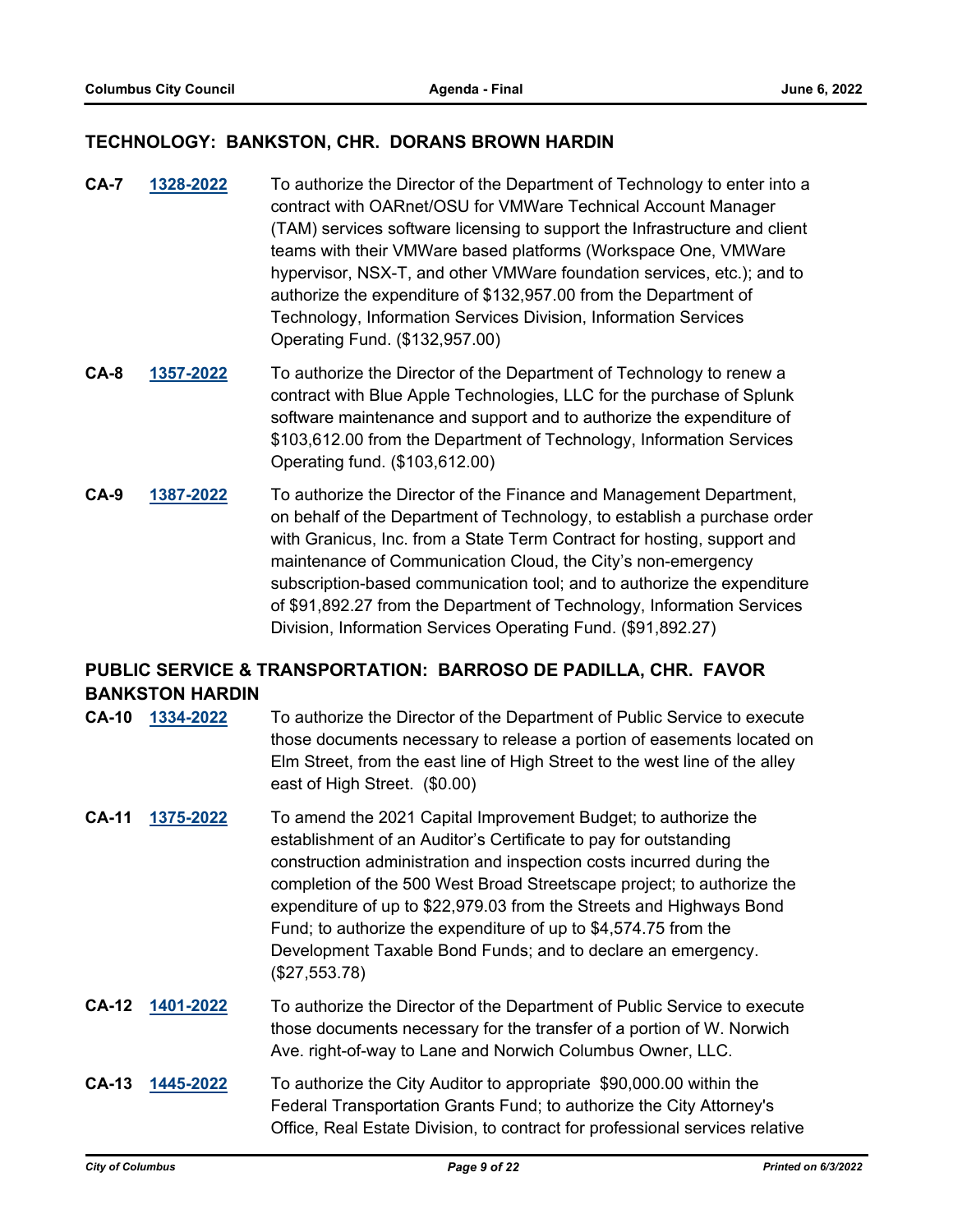to the acquisition of fee simple title and lesser interests in and to property needed for the Operation Sidewalks - School Sidewalks Improvements of Olive Street and Floral Avenue project; to authorize the City Attorney's Office, Real Estate Division, to negotiate with property owners to acquire the additional rights of way necessary to complete this project; to authorize the expenditure of \$90,000.00 from the Federal Transportation Grants Fund; and to declare an emergency. (\$90,000.00)

- **CA-14 [1454-2022](http://columbus.legistar.com/gateway.aspx?m=l&id=/matter.aspx?key=122971)** To authorize the City Attorney's Office, Real Estate Division, to contract for professional services relative to the acquisition of fee simple title and lesser interests in and to property needed for the Pedestrian Safety Improvements - Walford Street, Sharbot Drive, and Northtowne Boulevard project; to authorize the City Attorney's Office, Real Estate Division, to negotiate with property owners to acquire the additional rights of way necessary to complete this project; to authorize the expenditure of \$92,280.00 from the Street & Highway Improvement Bond Fund; and to declare an emergency. (\$92,280.00)
- **CA-15 [1458-2022](http://columbus.legistar.com/gateway.aspx?m=l&id=/matter.aspx?key=122975)** To authorize the City Attorney's Office, Real Estate Division, to contract for professional services relative to the acquisition of fee simple title and lesser interests in and to property needed for the Miscellaneous Developments - American Addition Phase 4 project; to authorize the City Attorney's Office, Real Estate Division, to negotiate with property owners to acquire the additional rights of way necessary to complete this project; to authorize the expenditure of up to \$300,000.00 from the Streets & Highways Bond Fund; and to declare an emergency. (\$300,000.00)
- **CA-16 [1474-2022](http://columbus.legistar.com/gateway.aspx?m=l&id=/matter.aspx?key=122992)** To authorize and direct the City Auditor to transfer appropriation of \$143,000.00 within the Mobility Enterprise Fund, Parking Services Division, Department of Public Service; and to declare an emergency. (\$143,000.00).
- **CA-17 [1508-2022](http://columbus.legistar.com/gateway.aspx?m=l&id=/matter.aspx?key=123026)** To authorize the Director of the Department of Public Service to enter into agreements with and to accept contributions from the Ohio State University and the Franklin County Engineer's Office to defray design costs incurred relative to the Roadway - North Knot/SR 315 project; to, as necessary, authorize the acceptance of additional funds from the Ohio State University and/or the Franklin County Engineer's Office or to return any unexpended project funding to them; and to declare an emergency. (\$0.00)
- **CA-18 [1518-2022](http://columbus.legistar.com/gateway.aspx?m=l&id=/matter.aspx?key=123036)** To amend the 2021 Capital Improvements Budget; to authorize the Director of Public Service to enter into a contract modification with Danbert, Inc. in connection with the UIRF 2016 Sidewalks P2 projects; to authorize the expenditure of up to \$80,000.00 from the Streets and Highways Bond Fund; and to declare an emergency. (\$80,000.00)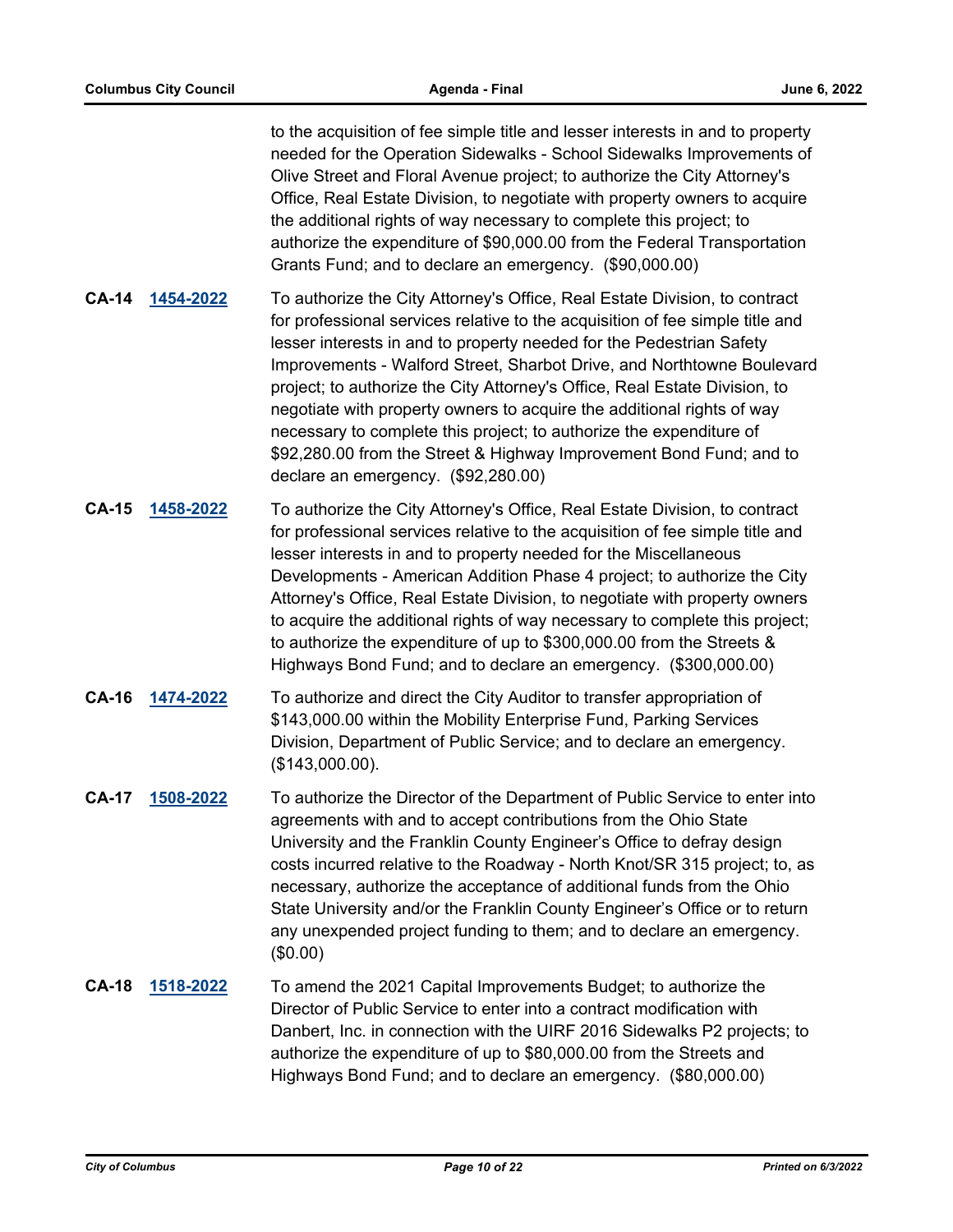# **NEIGHBORHOODS AND IMMIGRANT, REFUGEE, AND MIGRANT AFFAIRS: BARROSO DE PADILLA, CHR. DORANS REMY HARDIN**

- **CA-19 [1512-2022](http://columbus.legistar.com/gateway.aspx?m=l&id=/matter.aspx?key=123030)** To authorize the Director of the Department of Neighborhoods to enter into grant agreements with various organizations in support of summer youth engagement and employment programs; to authorize an appropriation and transfer within the general fund; to authorize an expenditure within the general fund; and to declare an emergency. (\$550,000.00)
- **CA-20 [1521-2022](http://columbus.legistar.com/gateway.aspx?m=l&id=/matter.aspx?key=123039)** To authorize the City Clerk to enter into grant agreements with various organizations in support of summer youth engagement and employment programs; to authorize an appropriation and transfer within the general fund; to authorize an expenditure within the general fund; and to declare an emergency. (\$216,500.00)
- **CA-21 [1523-2022](http://columbus.legistar.com/gateway.aspx?m=l&id=/matter.aspx?key=123041)** To authorize the Director of the Department of Public Safety to enter into a grant agreement with Community for New Directions in support of summer youth engagement and employment programs; to authorize an appropriation and transfer within the general fund; to authorize an expenditure within the general fund; and to declare an emergency. (\$150,000.00)
- **CA-22 [1526-2022](http://columbus.legistar.com/gateway.aspx?m=l&id=/matter.aspx?key=123044)** To authorize the Director of the Department of Recreation and Parks to enter into grant agreements with various organizations in support of summer youth engagement and employment programs; to authorize an appropriation and transfer within the general fund; to authorize an expenditure within the general fund; and to declare an emergency. (\$196,000.00)
- **CA-23 [1576-2022](http://columbus.legistar.com/gateway.aspx?m=l&id=/matter.aspx?key=123094)** To authorize the expenditure of up to \$1,865,688.00 within the Department of Neighborhoods; to authorize the Director of Neighborhoods to enter into subaward grant agreements with the following organizations: African American Male Wellness Walk, Columbus Fashion Alliance, The Columbus Urban League, Heart of JOB Foundation, Image-Character-Etiquette, Kingdom First, Legacy Youth Sports Academy, New Birth Christian Ministries, The Ohio State University and Urban Foundation on behalf of Warhol & Wall St., in a total amount up to \$1,865,688.00 to add needed capacity to address COVID-19 specific services for boys and young men of color for summer employment; to authorize the payment of expenses starting May 16, 2022; and to declare an emergency. (\$1,865,688.00)
- **CA-24 [1605-2022](http://columbus.legistar.com/gateway.aspx?m=l&id=/matter.aspx?key=123125)** To authorize the Director of the Department of Neighborhoods to enter into a subaward grant agreement with Nationwide Children's Hospital to support Safety Town Columbus in the Linden and Hilltop Communities in alignment with the Envision Hilltop and One Linden plans; to authorize the expenditure from the Coronavirus State and Local Fiscal Recovery Fund passed by Congress on March 10, 2021 and signed into law on March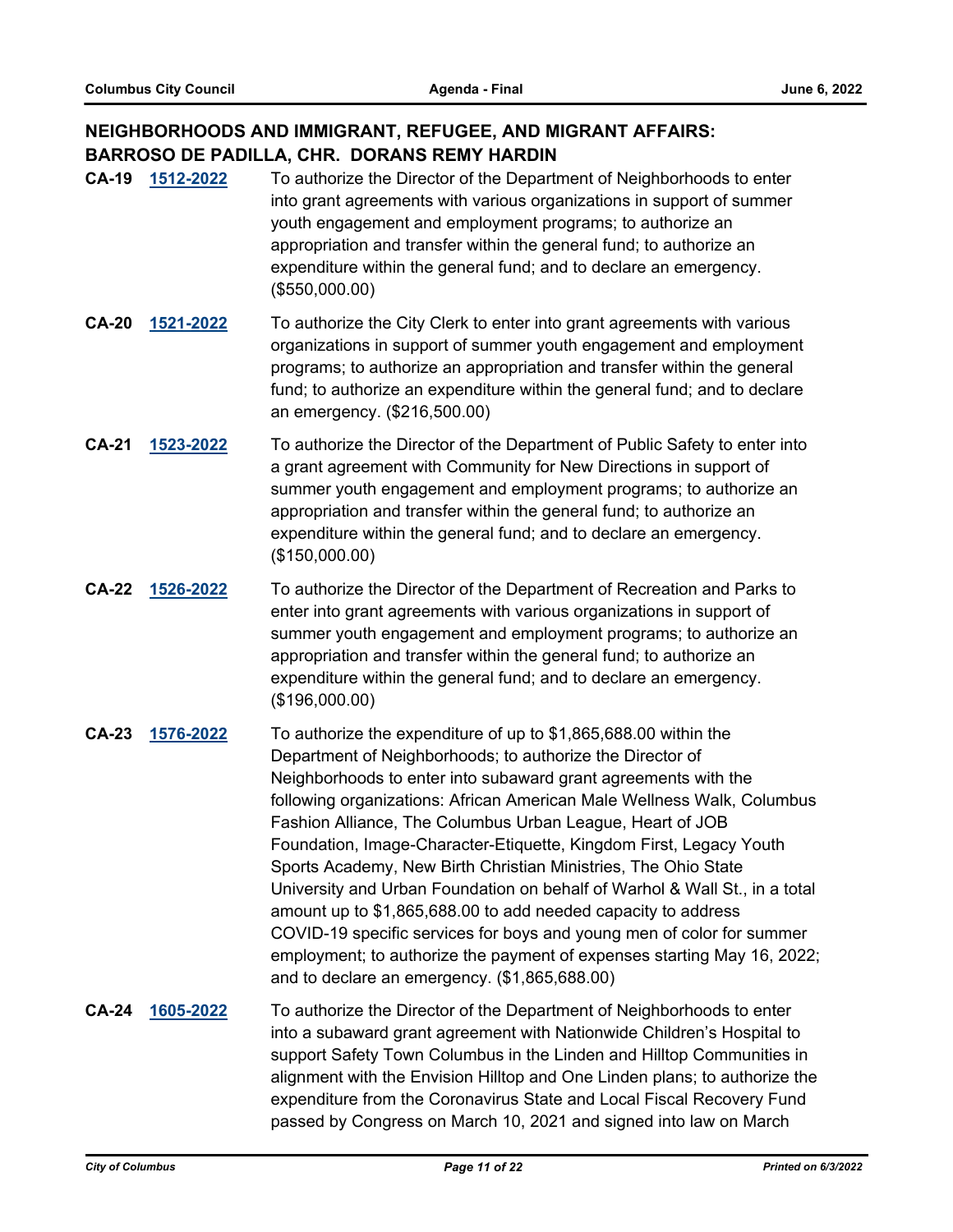11, 2021; and to declare an emergency. (\$50,000.00)

**CA-25 [1631-2022](http://columbus.legistar.com/gateway.aspx?m=l&id=/matter.aspx?key=123151)** To authorize the Director of the Department of Neighborhoods to enter into a grant agreement with Homes on the Hill in support of their Responsible Father's Day programming; to authorize the expenditure of \$1,000 from the Department of Neighborhoods general fund 1000; to authorize the appropriation and expenditure of \$950 from the Neighborhood Initiatives fund 1000 and subfund 100018; and to declare an emergency. (\$1,950.00)

*Sponsors:* Nicholas Bankston

### **FINANCE: BROWN, CHR. BANKSTON REMY HARDIN**

- **CA-26 [1282-2022](http://columbus.legistar.com/gateway.aspx?m=l&id=/matter.aspx?key=122797)** To authorize the Director of Finance and Management to enter into a contract with K. N. S. Services, Inc. to provide camera security system improvements at the Morse Road CNG fueling station for the Fleet Management Division, in accordance with the sole source procurement provisions of Columbus City Code; and to authorize the expenditure of \$9,608 from the Fleet Management Capital Fund (\$9,608.00)
- **CA-27 [1314-2022](http://columbus.legistar.com/gateway.aspx?m=l&id=/matter.aspx?key=122829)** To authorize the Director of the Department of Finance and Management to modify the contract with Booth Management Consulting, LLC for consulting services; to authorize the appropriation of \$40,433.00 from the unappropriated monies in Fund 2248 and from all monies estimated to come into said fund from any and all sources and unappropriated for any other purpose during the grant period, in the sum of \$40,433.00; to authorize the expenditure of up to \$40,433.00 from the Community Development Block Grant (CDBG) Fund (Fund #2248); and to declare an emergency. (\$40,433.00)
- **CA-28 [1348-2022](http://columbus.legistar.com/gateway.aspx?m=l&id=/matter.aspx?key=122864)** To authorize the Finance and Management Director, on behalf of the Fleet Management Division, to establish purchase orders with Energy Efficient Equipment, Inc. for the purchase of lighting hardware and installation; and to authorize the expenditure of \$23,844.09 from the Fleet Management Capital Fund. (\$23,844.09)
- **CA-29 [1460-2022](http://columbus.legistar.com/gateway.aspx?m=l&id=/matter.aspx?key=122977)** To authorize the Finance and Management Director to modify past, present and future contract(s) and purchase orders from Valvoline LLC to Valvoline Inc., dba Valvoline Instant Oil Change; and to declare an emergency.
- **CA-30 [1488-2022](http://columbus.legistar.com/gateway.aspx?m=l&id=/matter.aspx?key=123006)** To authorize the Finance and Management Director to enter into a contract for the option to purchase Power Transmission Parts with Applied Industrial Technologies to authorize the expenditure of \$1.00 from General Budget Reservation BRPO002025; and to declare an emergency. (\$1.00).
- **CA-31 [1554-2022](http://columbus.legistar.com/gateway.aspx?m=l&id=/matter.aspx?key=123072)** To authorize the Director of Finance and Management to execute a First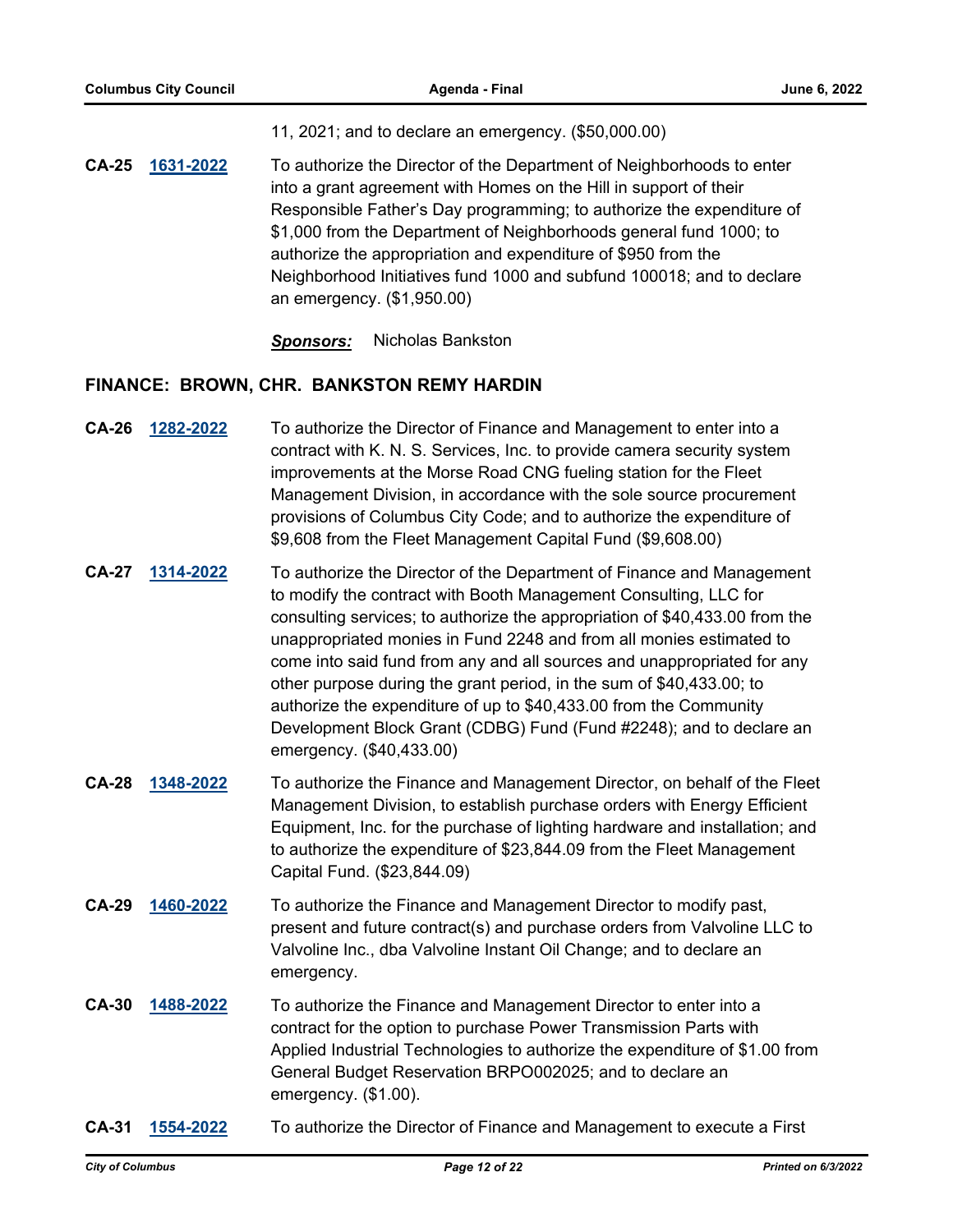Amendment to the Office Lease with the Workforce Development Board of Central Ohio for the lease of office and training space at 1111 E. Broad Street in order to extend the Office Lease Agreement; and to declare an emergency.

#### **RECREATION & PARKS: BROWN, CHR. REMY BANKSTON HARDIN**

- **CA-32 [0659-2022](http://columbus.legistar.com/gateway.aspx?m=l&id=/matter.aspx?key=122171)** To authorize the Director of Recreation and Parks to enter into contract with DesignLevel to provide design services for the 1511 Alum Industrial Interior Renovations Project; to authorize the transfer of \$95,915.89 within the Recreation and Parks Voted Bond Fund; to authorize the amendment of the 2021 Capital Improvements Budget; to authorize the expenditure of \$95,915.89 from the Recreation and Parks Voted Bond Fund. (\$95,915.89)
- **CA-33 [0668-2022](http://columbus.legistar.com/gateway.aspx?m=l&id=/matter.aspx?key=122180)** To authorize and direct the City Auditor to set up a certificate in the amount of \$75,000.00 for various expenditures for labor, material, and equipment in conjunction with Recreation and Parks golf course and facility improvements; and to authorize the Director of Recreation and Parks to expend \$75,000.00 from the Recreation and Parks Voted Bond Fund; and to declare an emergency. (\$75,000.00)
- **CA-34 [1075-2022](http://columbus.legistar.com/gateway.aspx?m=l&id=/matter.aspx?key=122587)** To authorize the Director of Recreation and Parks to enter into contract with Glaus, Pyle, Schomer, Burns and Dehaven DBA GPD Group to provide professional engineering services for the Champions Bridge Superstructure Replacement Project; to authorize the transfer of \$54,167.16 within the Recreation and Parks Voted Bond Fund, to authorize the amendment of the 2021 Capital Improvements Budget; to authorize the expenditure of \$51,808.14 from the Recreation and Parks Voted Bond Fund; and to declare an emergency. (\$51,808.14)
- **CA-35 [1077-2022](http://columbus.legistar.com/gateway.aspx?m=l&id=/matter.aspx?key=122590)** To authorize the Director of Recreation and Parks to enter into contract with Schorr Architects to provide design services for the Champions Golf Course and Kilbourne Run Barn Improvements Project; to authorize the transfer of \$188,337.17 within the Recreation and Parks Voted Bond Fund, to authorize the amendment of the 2021 Capital Improvements Budget; to authorize the expenditure of \$128,000.00 from the Recreation and Parks Voted Bond Fund; and to declare an emergency. (\$128,000.00)
- **CA-36 [1279-2022](http://columbus.legistar.com/gateway.aspx?m=l&id=/matter.aspx?key=122794)** To authorize the Director of the Department of Recreation and Parks to enter into a contract renewal term for hosted software, maintenance, and support of the Activenet software application with Active Network, LLC; to authorize the expenditure of \$169,000.00 from the Recreation and Parks Department Operating Fund; and to declare an emergency. (\$169,000.00)
- **CA-37 [1321-2022](http://columbus.legistar.com/gateway.aspx?m=l&id=/matter.aspx?key=122837)** To authorize and direct the City Auditor to establish an auditor's certificate in the amount of \$250,000.00 for various expenditures for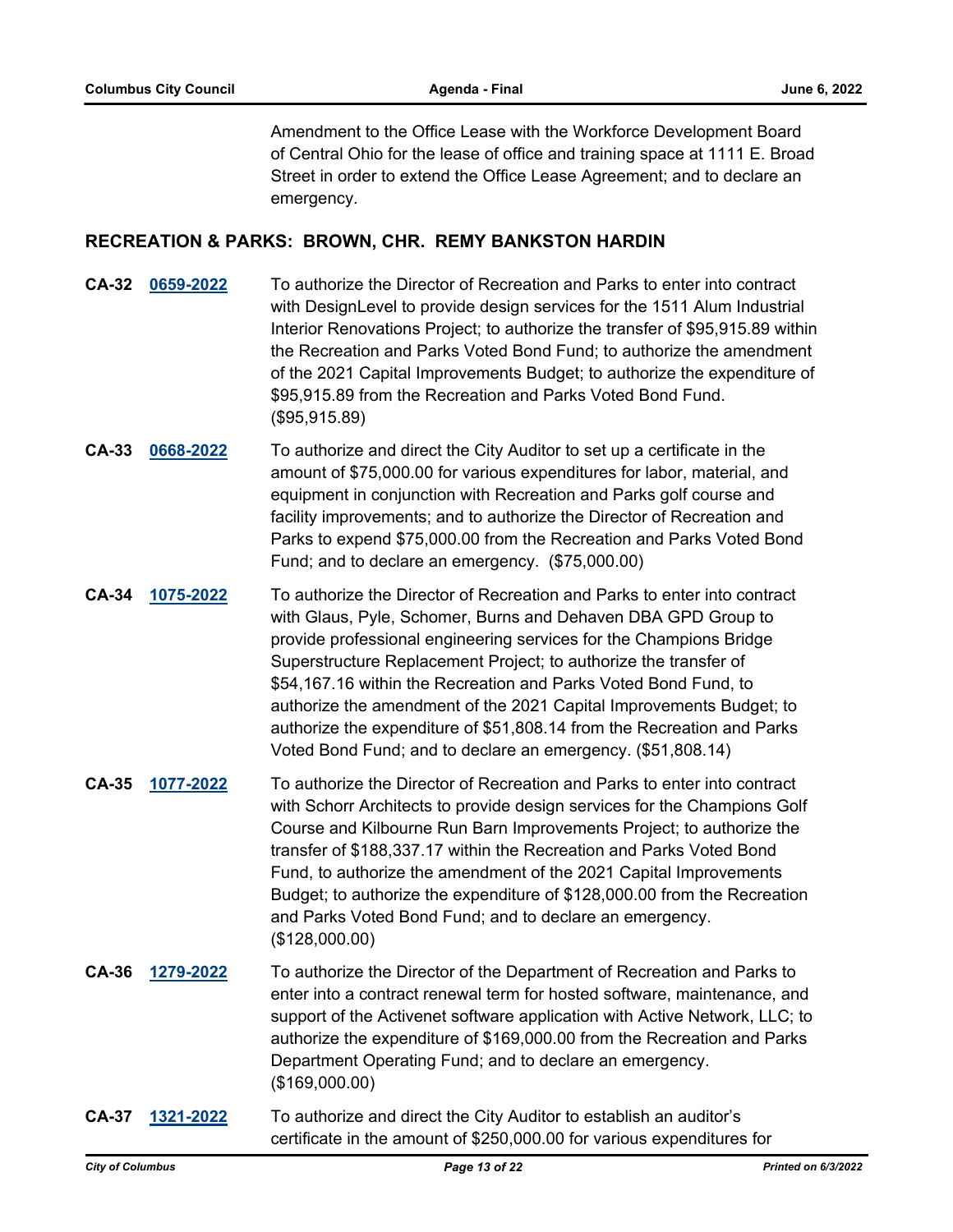labor, materials, and equipment in conjunction with park improvements within the Recreation and Parks Department; to authorize the expenditure of \$250,000.00 from the Voted Recreation and Parks Bond Fund; and to declare an emergency. (\$250,000.00)

**CA-38 [1322-2022](http://columbus.legistar.com/gateway.aspx?m=l&id=/matter.aspx?key=122838)** To authorize and direct the Director of Recreation and Parks to enter into contract with Franklin Park Conservatory for the administration and implementation of the Franklin Park Master Plan and related capital improvement projects in the amount of \$250,000.00; to authorize the expenditure of \$250,000.00 from the Recreation and Parks Voted Bond Fund; and to declare an emergency. (\$250,000.00)

### **PUBLIC UTILITIES: DORANS, CHR. BANKSTON REMY HARDIN**

- **CA-39 [0079X-2022](http://columbus.legistar.com/gateway.aspx?m=l&id=/matter.aspx?key=122832)** To declare the City's necessity and intent to appropriate and accept certain fee simple title and lesser real estate in order to complete the Blueprint Eureka-Freemont Hilltop Project; and to declare an emergency. (\$0.00)
- **CA-40 [1298-2022](http://columbus.legistar.com/gateway.aspx?m=l&id=/matter.aspx?key=122813)** To authorize the Director of Public Utilities to modify and increase a contract with Sensus USA, Inc. for ongoing software, hardware, and maintenance of the system that is required as part of the Enhanced Meter Project for the Division of Water; and to authorize the expenditure of \$250,000.00; (\$250,000.00)
- **CA-41 [1403-2022](http://columbus.legistar.com/gateway.aspx?m=l&id=/matter.aspx?key=122920)** To authorize the Director of Finance and Management to enter into a contract with BissNuss, Inc. for the purchase of six Water Champ Chemical Inductor Units for the Division of Sewerage and Drainage; and to authorize the expenditure of \$213,488.10 from the Sanitary Sewer Operating Fund, and to declare an emergency. (\$213,488.10)
- **CA-42 [1406-2022](http://columbus.legistar.com/gateway.aspx?m=l&id=/matter.aspx?key=122923)** To authorize the Director of Finance and Management to enter into a contract with Pelton Environmental Products for the purchase of Infilco Parts for the Division of Sewerage and Drainage; and to authorize the expenditure of \$92,829.90 from the Sanitary Sewer Operating Fund, and to declare an emergency. (\$92,829.90)
- **CA-43 [1472-2022](http://columbus.legistar.com/gateway.aspx?m=l&id=/matter.aspx?key=122989)** To authorize the Finance and Management Director to enter into a contract for the option to purchase Sodium Chloride with Cargill, Inc.; to authorize the expenditure of \$1.00 from General Budget Reservation BRPO002025; and to declare an emergency. (\$1.00).
- **CA-44 [1486-2022](http://columbus.legistar.com/gateway.aspx?m=l&id=/matter.aspx?key=123004)** To authorize the Finance and Management Director to enter into a contract for the option to purchase Swaby Lobeline Pump Parts from Pelton Environmental Products; to authorize the expenditure of \$1.00 from General Budget Reservation BRPO002025; and to declare an emergency. (\$1.00).
- **CA-45 [1528-2022](http://columbus.legistar.com/gateway.aspx?m=l&id=/matter.aspx?key=123046)** To authorize the Director of Public Utilities to modify the professional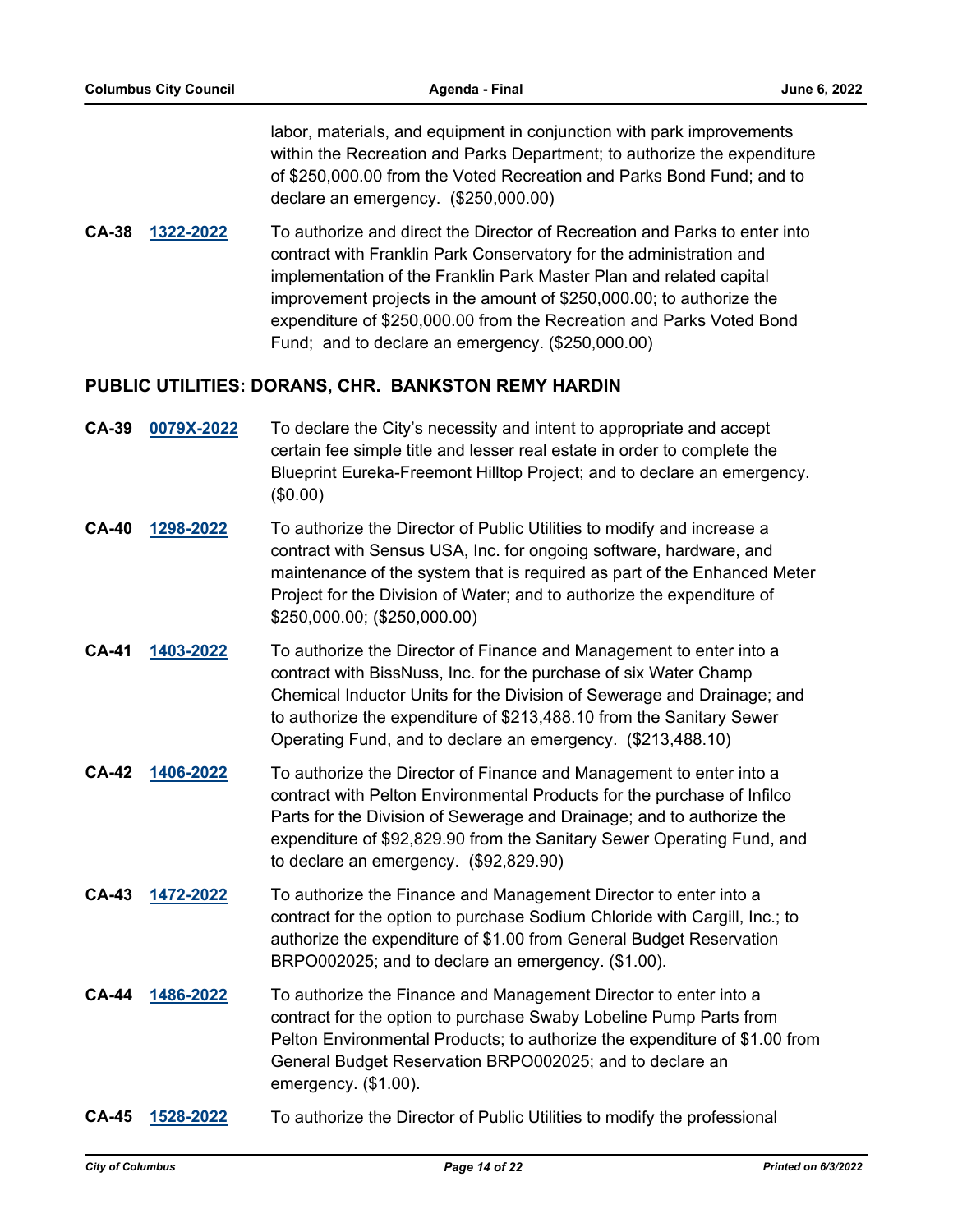service agreement with Go Sustainable Energy, LLC as the Renewable Energy Owner's Representative; to authorize the expenditure of \$3,050.00 from the Power Operating Fund, \$19,400.00 from the Water Operating Fund, \$21,750.00 from the Sewer Operating Fund, and \$5,800.00 from the Stormwater Operating Fund; and to declare an emergency. (\$50,000.00).

### **BUILDING AND ZONING POLICY: DORANS, CHR. BANKSTON FAVOR HARDIN**

- **CA-46 [1297-2022](http://columbus.legistar.com/gateway.aspx?m=l&id=/matter.aspx?key=122812)** To authorize assessments for weed and solid waste removal on properties in violation of weed and solid waste regulations as set forth in the Columbus City Code.
- **CA-47 [1429-2022](http://columbus.legistar.com/gateway.aspx?m=l&id=/matter.aspx?key=122946)** To authorize the Director of the Department of Building and Zoning Services to modify a contract with Dwain Bryant -DBA- Graffiti B Gone by adding \$20,000.00; and to authorize the expenditure of \$20,000.00 from the General Fund. (\$20,000.00)

### **HOUSING: FAVOR, CHR. BANKSTON BROWN HARDIN**

- **CA-48 [1478-2022](http://columbus.legistar.com/gateway.aspx?m=l&id=/matter.aspx?key=122996)** To authorize the Director of the Department of Development to execute any and all necessary agreements and deeds for conveyance of title of one parcel of real property (1299 Boxwood Dr.) held in the Land Bank pursuant to the Land Reutilization Program and to declare an emergency.
- **CA-49 [1513-2022](http://columbus.legistar.com/gateway.aspx?m=l&id=/matter.aspx?key=123031)** To authorize the Director of Development to execute a Grant Agreement with Rebuilding Together dba ModCon, in an amount up to \$300,000.00 towards providing home repair services to residents of the City; to authorize an appropriation and expenditure of \$50,000.00 within the Neighborhood Initiatives Subfund; to authorize an expenditure of \$250,000.00 from the Development Taxable Bonds Fund; and to declare an emergency. (\$300,000.00)

*Sponsors:* Shayla Favor and Shannon G. Hardin

**CA-50 [1549-2022](http://columbus.legistar.com/gateway.aspx?m=l&id=/matter.aspx?key=123067)** To authorize the Director of the Department of Development to execute any and all necessary agreements and deeds for conveyance of title of one parcel of real property (2488 Hiawatha St.) held in the Land Bank pursuant to the Land Reutilization Program and to declare an emergency.

# **CRIMINAL JUSTICE & JUDICIARY: FAVOR, CHR. DORANS BARROSO DE PADILLA HARDIN**

**CA-51 [0497-2022](http://columbus.legistar.com/gateway.aspx?m=l&id=/matter.aspx?key=122009)** To authorize the City Attorney to accept federal Violence Against Women Act (VAWA) sub awards 21- WF-VA2-8758 and 21-WF-VA2-4600 from the Franklin County Board of Commissioners' Office of Justice Policy and Programs in the amount of \$175,574.06 to support domestic violence and stalking prosecution and victim advocacy services; to authorize the transfer of matching funds in the amount of \$58,524.35 from the General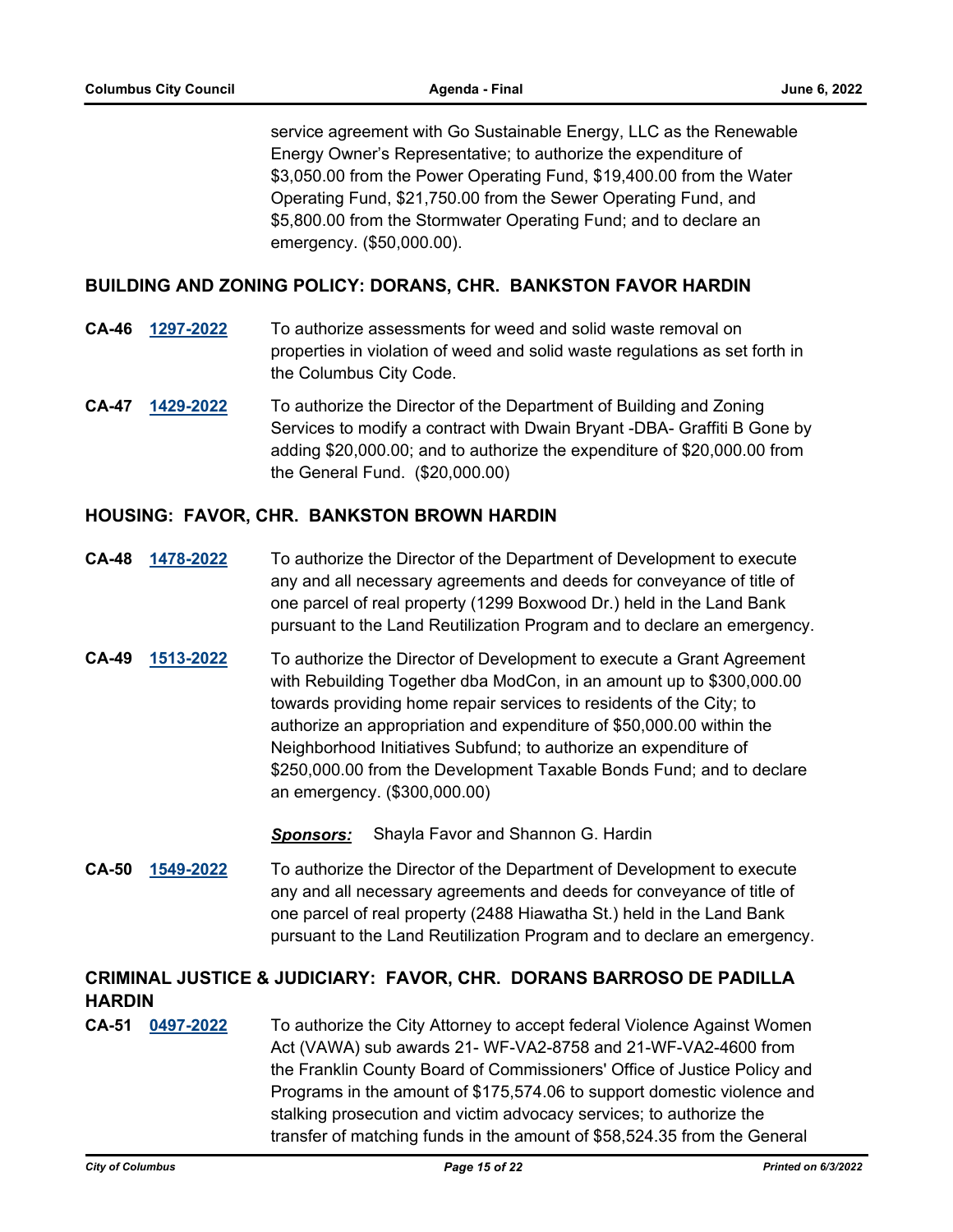Fund to the general government grant fund; to authorize the total appropriation of \$234,098.41 in the general government grant fund; and to declare an emergency. (\$234,098.41)

- **CA-52 [1245-2022](http://columbus.legistar.com/gateway.aspx?m=l&id=/matter.aspx?key=122760)** To authorize the Municipal Court Clerk to enter into contract with ITPartners+ for data storage services for the Franklin County Municipal Court; to authorize the expenditure of \$63,588.00 from the Municipal Court Clerk Computer Fund; and to declare an emergency. (\$63,588.00)
- **CA-53 [1384-2022](http://columbus.legistar.com/gateway.aspx?m=l&id=/matter.aspx?key=122900)** To authorize the City Attorney to accept a \$25,000.00 federal U.S. Department of Justice's Office of Justice Programs, Bureau of Justice Assistance, Edward Byrne Memorial Justice Assistance Grant sub-award from Franklin County Board of Commissioners' Office of Justice Policy and Programs supporting Project Taillight--an innovative public safety and crime prevention program designed to provide free automobile headlight and taillight repair/replacement services for low income households; to authorize the appropriation of \$25,000.00 from the unappropriated balance of the General Government Grants Fund 2220; and to declare an emergency. (\$25,000.00)

# **HEALTH & HUMAN SERVICES: FAVOR, CHR. BARROSO DE PADILLA BROWN HARDIN**

- **CA-54 [1318-2022](http://columbus.legistar.com/gateway.aspx?m=l&id=/matter.aspx?key=122834)** To authorize and direct the Board of Health to accept a grant from the National Association of County and City Health Officials for the ASTHO Grant Program in the amount of \$15,000.00; to authorize the appropriation of \$15,000.00 from the unappropriated balance of the Health Department Grants Fund; and to declare an emergency. (\$15,000.00)
- **CA-55 [1467-2022](http://columbus.legistar.com/gateway.aspx?m=l&id=/matter.aspx?key=122984)** To authorize and direct the City Auditor to transfer \$130,135.180 within the ADS SOR Minority Community 2021 and ADS Outpatient Treatment 2021 Grant Program funds for repayment to the ADAMH Board of Franklin County to reconcile contract year 2021; and to declare an emergency. (\$130,135.180)
- **CA-56 [1550-2022](http://columbus.legistar.com/gateway.aspx?m=l&id=/matter.aspx?key=123068)** To authorize the Director of Development to enter into a Grant Agreement in an amount up to \$750,000.00 with Community for New Direction to provide a capital grant supporting acquisition and renovation of a facility to be used for mental health and substance use disorder outpatient treatment; to authorize the expenditure of up to \$750,000.00; and to declare an emergency. (\$750,000.00)

*Sponsors:* Shayla Favor and Elizabeth Brown

### **PUBLIC SAFETY: REMY, CHR. BARROSO DE PADILLA DORANS HARDIN**

**CA-57 [0098X-2022](http://columbus.legistar.com/gateway.aspx?m=l&id=/matter.aspx?key=123104)** To adopt a resolution approving the rules and regulations of the Civilian Police Review Board and to declare an emergency.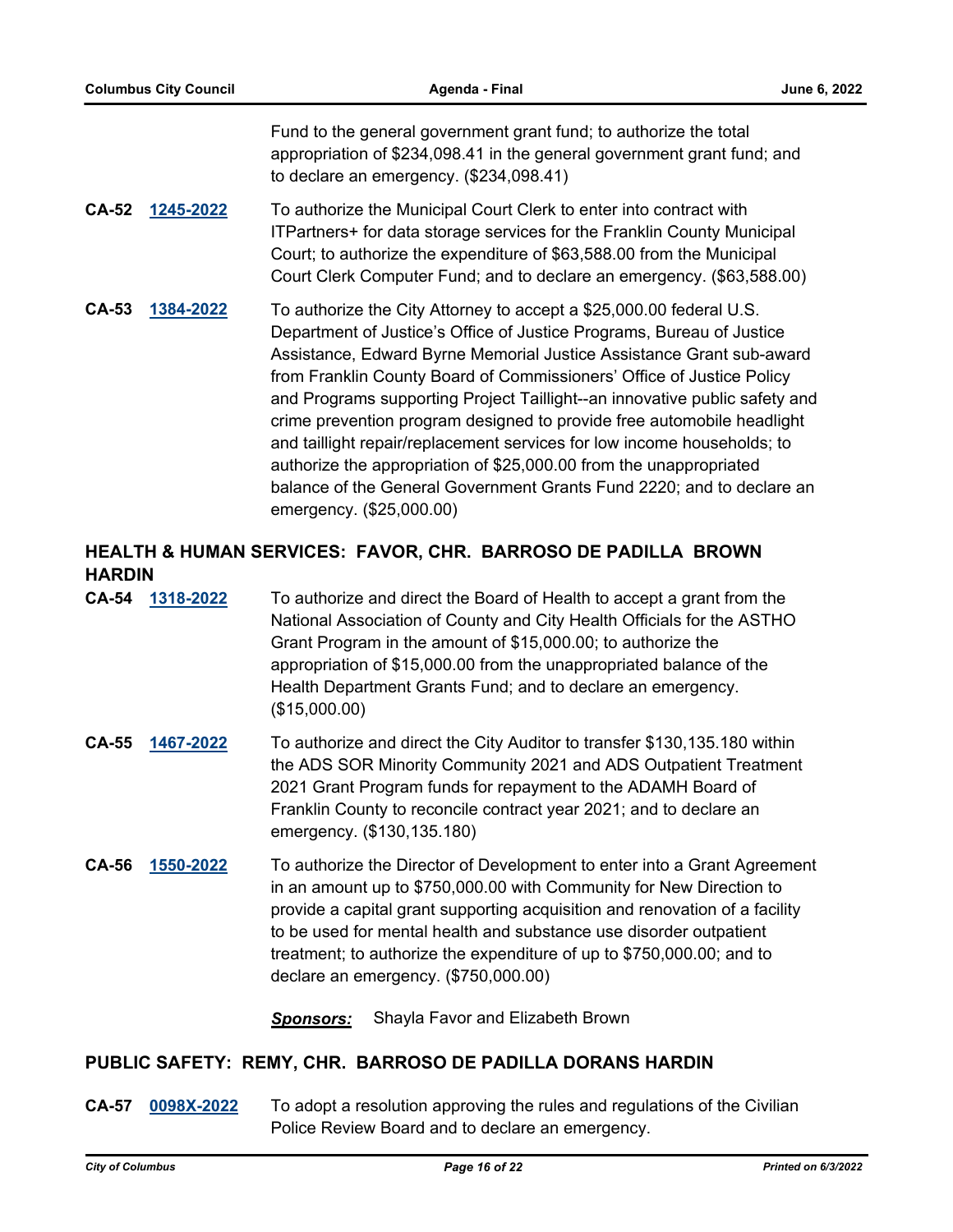#### *Sponsors:* Emmanuel V. Remy

- **CA-58 [1111-2022](http://columbus.legistar.com/gateway.aspx?m=l&id=/matter.aspx?key=122625)** To authorize the Director of the Department of Public Safety to enter into grant agreements with the Short North Alliance and Columbus Downtown Development Corporation for the purposes of administering the Business District Safety Enhancements Program; to authorize the transfer of \$500,000.00 within the General Fund, from the Department of Finance to the Department of Public Safety; to authorize the expenditure of \$500,000.00 from the General Fund; and to declare an emergency. (\$500,000.00)
- **CA-59 [1385-2022](http://columbus.legistar.com/gateway.aspx?m=l&id=/matter.aspx?key=122901)** To authorize and direct the Finance and Management Director to sell to Officer Kenneth Coontz, for the sum of \$1.00, a police canine with the registered name of "Elvis" which has no further value to the Division of Police and to waive the provisions of City Code-Sale of City-owned personal property.
- **CA-60 [1407-2022](http://columbus.legistar.com/gateway.aspx?m=l&id=/matter.aspx?key=122924)** To authorize the Finance and Management Director to issue a purchase order and associate all General Budget Reservations to Vance's Outdoors Inc. for the purchase of training ammunition for the Division of Police; to authorize the expenditure of \$141,747.70 from the General Fund; and to declare an emergency. (\$141,747.70)
- **CA-61 [1527-2022](http://columbus.legistar.com/gateway.aspx?m=l&id=/matter.aspx?key=123045)** To authorize the Finance and Management Director to associate all general budget reservations resulting from this ordinance to Arrow Energy, Inc. for the purchase of jet "A" fuel for the Division of Police from an existing universal term contract; to authorize the expenditure of \$233,000.00 from the General Fund; and to declare an emergency. (\$233,000.00)
- **CA-62 [1587-2022](http://columbus.legistar.com/gateway.aspx?m=l&id=/matter.aspx?key=123107)** To authorize the Director of the Department of Public Safety to modify the contract with Community for New Direction to increase the amount allocated for the contract authorized by Ordinance 0260-2022 to provide violence intervention services; to authorize the transfer of \$100,000.00 within the General Fund, from the Department of Finance to the Department of Public Safety; to authorize the expenditure of \$100,000.00 from the General Fund; and to declare an emergency. (\$100,000.00)
- **CA-63 [1595-2022](http://columbus.legistar.com/gateway.aspx?m=l&id=/matter.aspx?key=123115)** To authorize the Director of the Department of Public Safety to modify a contract with the Columbus Urban League to increase the amount allocated for the contract authorized by Ordinance 0250-2022 to provide violence intervention services; to authorize the transfer of \$100,000.00 within the General Fund, from the Department of Finance to the Department of Public Safety; to authorize the expenditure of \$100,000.00 from the General Fund; and to declare an emergency. (\$100,000.00)
- **CA-64 [1620-2022](http://columbus.legistar.com/gateway.aspx?m=l&id=/matter.aspx?key=123140)** To authorize the Director of Finance and Management to enter into a grant agreement with End the Violence in support of community violence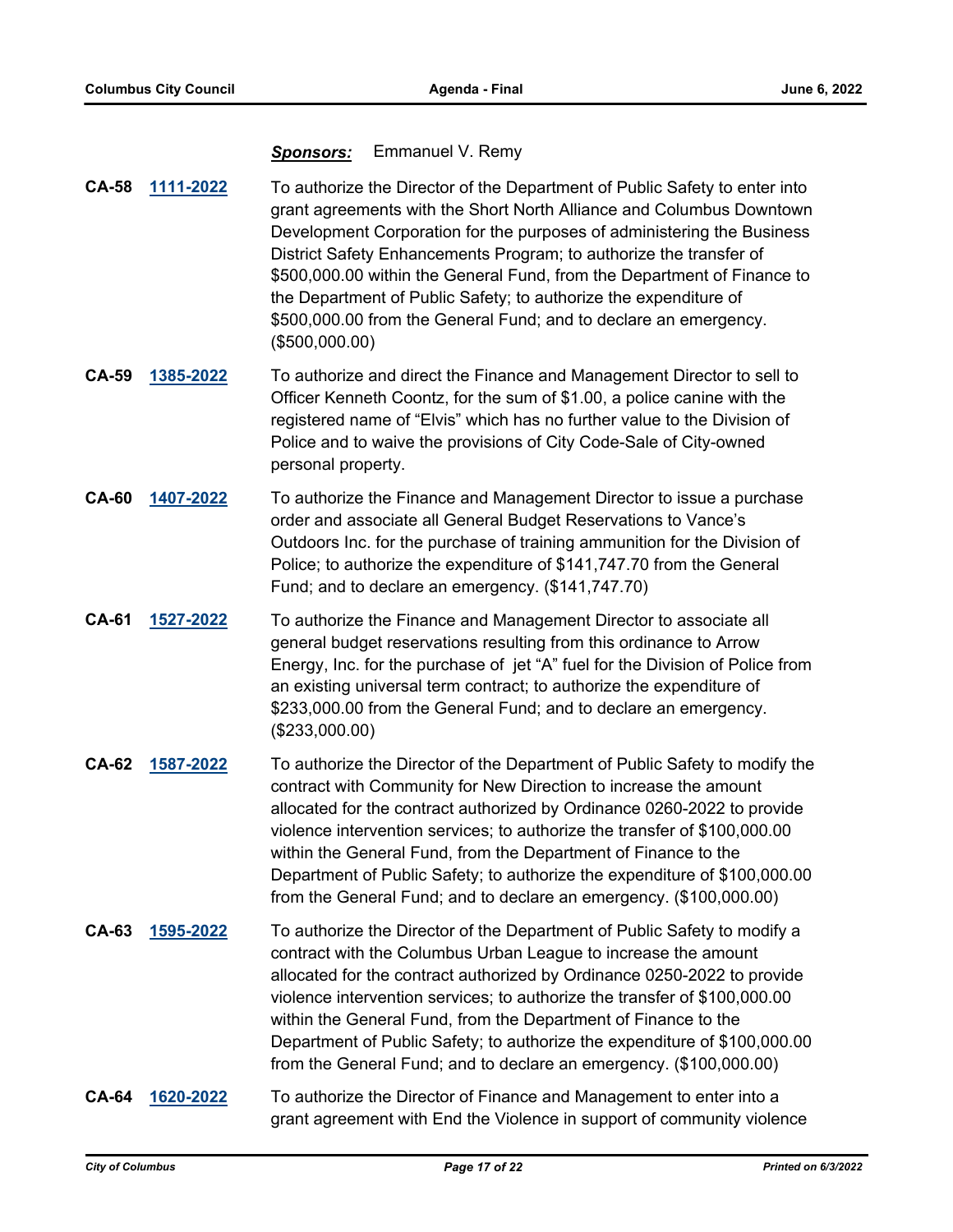intervention; to authorize an appropriation within the Reimagine Safety subfund; to authorize a transfer and appropriation of funds; to authorize an expenditure of \$500,000.00 within the general fund; and to declare an emergency. (\$500,000.00)

- **CA-65 [1635-2022](http://columbus.legistar.com/gateway.aspx?m=l&id=/matter.aspx?key=123155)** To authorize the appropriation of \$150,000.00 in the Reimagine Safety subfund to the Department of Public Safety, on behalf of the Columbus Division of Police, for the purchase of uniform accessories necessary to facilitate display of officer names and badge numbers; to authorize a transfer and appropriation of funds; to authorize an expenditure of \$150,000.00 within the general fund; and to declare an emergency. (\$150,000.00)
	- *Sponsors:* Emmanuel V. Remy

#### **ADMINISTRATION: REMY, CHR. BROWN DORANS HARDIN**

- **CA-66 [1482-2022](http://columbus.legistar.com/gateway.aspx?m=l&id=/matter.aspx?key=123000)** To amend Ordinance No. 2715-2013, as amended, the Police Management Compensation Plan, by enacting Section 7(H), to amend Section 6(G), to repeal Section 6(F) and to declare an emergency.
- **CA-67 [1519-2022](http://columbus.legistar.com/gateway.aspx?m=l&id=/matter.aspx?key=123037)** To amend Ordinance No. 2714-2013, as amended, the Fire Management Compensation Plan, to repeal Section 7(E) and to declare an emergency.

### **SR EMERGENCY, TABLED AND 2ND READING OF 30-DAY LEGISLATION**

### **ECONOMIC DEVELOPMENT: BANKSTON, CHR. REMY DORANS HARDIN**

- **SR-1 [1479-2022](http://columbus.legistar.com/gateway.aspx?m=l&id=/matter.aspx?key=122997)** To authorize and direct the City Auditor to transfer \$2,865,779.92 within the General Fund; to authorize and direct the City Auditor to appropriate and transfer \$716,444.98 in cash from the Special Income Tax Fund to the General Fund; to authorize and direct the payment of \$1,879,818.14 to the Columbus City School District, \$71,457.60 to the Gahanna Jefferson City School District, \$581,966.99 to the Hilliard City School District, \$193,357.78 to the Olentangy Local School District, \$114,071.43 to the South-Western City School District and \$25,107.98 to the Worthington City School District for income tax revenue sharing totaling \$2,865,779.92; to authorize the expenditure of \$2,865,779.92 from the General Fund; and to declare an emergency.
- **SR-2 [1480-2022](http://columbus.legistar.com/gateway.aspx?m=l&id=/matter.aspx?key=122998)** To authorize the Director of Development to enter into a Grant Agreement with the Columbus Downtown Development Corporation in an amount up to \$2,500,000.00 for the purpose of purchasing, renovating and or constructing urban real property assets in targeted central city areas to advance economic and community development initiatives; and to declare an emergency. (\$2,500,000.00)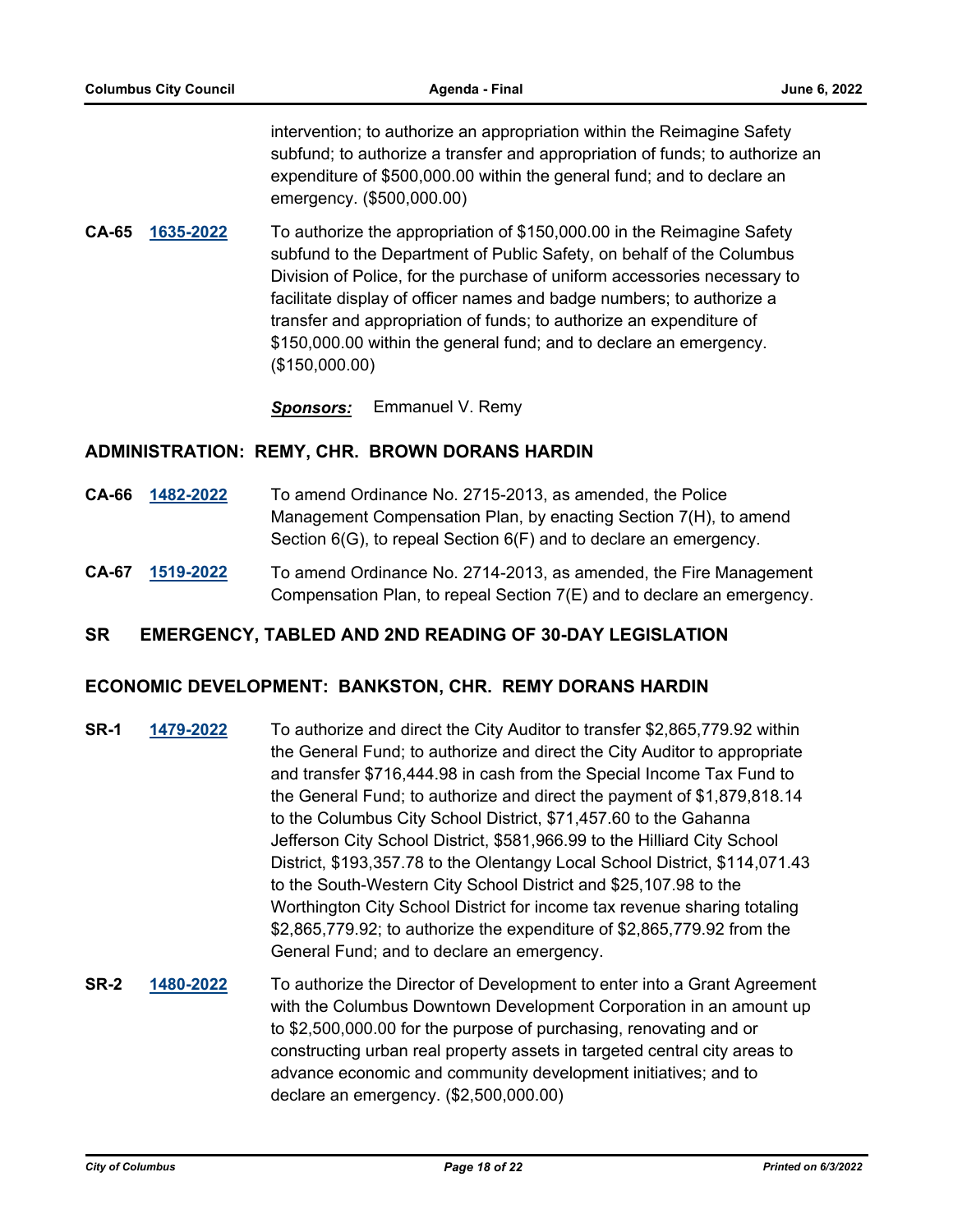**SR-3 [1483-2022](http://columbus.legistar.com/gateway.aspx?m=l&id=/matter.aspx?key=123001)** To authorize the Director of Development to enter into a Grant Agreement in an amount up to \$3,500,000.00 with the Alcohol, Drug and Mental Health Board of Franklin County (ADAMH) to provide a capital grant supporting the Franklin County Mental Health and Addiction Crisis Center (Crisis Center); to authorize the expenditure of up to \$3,500,000.00; and to declare an emergency. (\$3,500,000.00)

# **PUBLIC SERVICE & TRANSPORTATION: BARROSO DE PADILLA, CHR. FAVOR BANKSTON HARDIN**

- **SR-4 [1299-2022](http://columbus.legistar.com/gateway.aspx?m=l&id=/matter.aspx?key=122814)** To amend the 2021 Capital Improvement Budget; to appropriate funds within the Streets and Highways Non-Bond Fund; to authorize the Director of Public Service to expend up to \$3,787,930.65 from the Streets and Highways Bond Fund and the Streets and Highways Non-Bond Fund to pay ODOT and/or utility companies for the Roadway Improvements - I-70/71 South and East Freeway project; and to declare an emergency. (\$3,787,930.65)
- **SR-5 [1397-2022](http://columbus.legistar.com/gateway.aspx?m=l&id=/matter.aspx?key=122914)** To amend the 2021 Capital Improvement Budget; to authorize the transfer of funds and appropriation within the Streets and Highways Bond Fund; to appropriate funds within the Federal Transportation Grants Fund; to authorize the Director of Public Service to enter into contract with Complete General Construction Company for the Pedestrian Safety Improvements - Refugee Road - Winchester Pike to Hamilton Road project; to authorize the expenditure of up to \$8,446,907.63 from the Streets and Highways Bond Fund and the Federal Transportation Grants Fund for the project; and to declare an emergency. (\$8,446,907.63)

# **NEIGHBORHOODS AND IMMIGRANT, REFUGEE, AND MIGRANT AFFAIRS: BARROSO DE PADILLA, CHR. DORANS REMY HARDIN**

**SR-6 [1618-2022](http://columbus.legistar.com/gateway.aspx?m=l&id=/matter.aspx?key=123138)** To authorize the expenditure of up to \$487,825 within the Department of Neighborhoods; to authorize the Director of the Department of Neighborhoods to enter into subaward grant agreements with Always with Us Charities, Look Ma No Hands and Classic for Columbus on behalf of GETCR8V in an amount up to \$487,825 to add needed capacity to address COVID-19 specific services for boys and young men of color; to authorize the payment of expenses starting May 16, 2022; and to declare an emergency. (\$487,825)

# **FINANCE: BROWN, CHR. BANKSTON REMY HARDIN**

**SR-7 [0653-2022](http://columbus.legistar.com/gateway.aspx?m=l&id=/matter.aspx?key=122165)** To authorize the Director of the Department of Finance and Management, on behalf of the Facilities Management Division, to renew a contract with CBRE Government Services LLC for facility management services at the Jerry Hammond Center and the Franklin County Municipal Court Building; to authorize a transfer within the general fund; to authorize the expenditure of \$1,209,465.00, to authorize an appropriation transfer from the general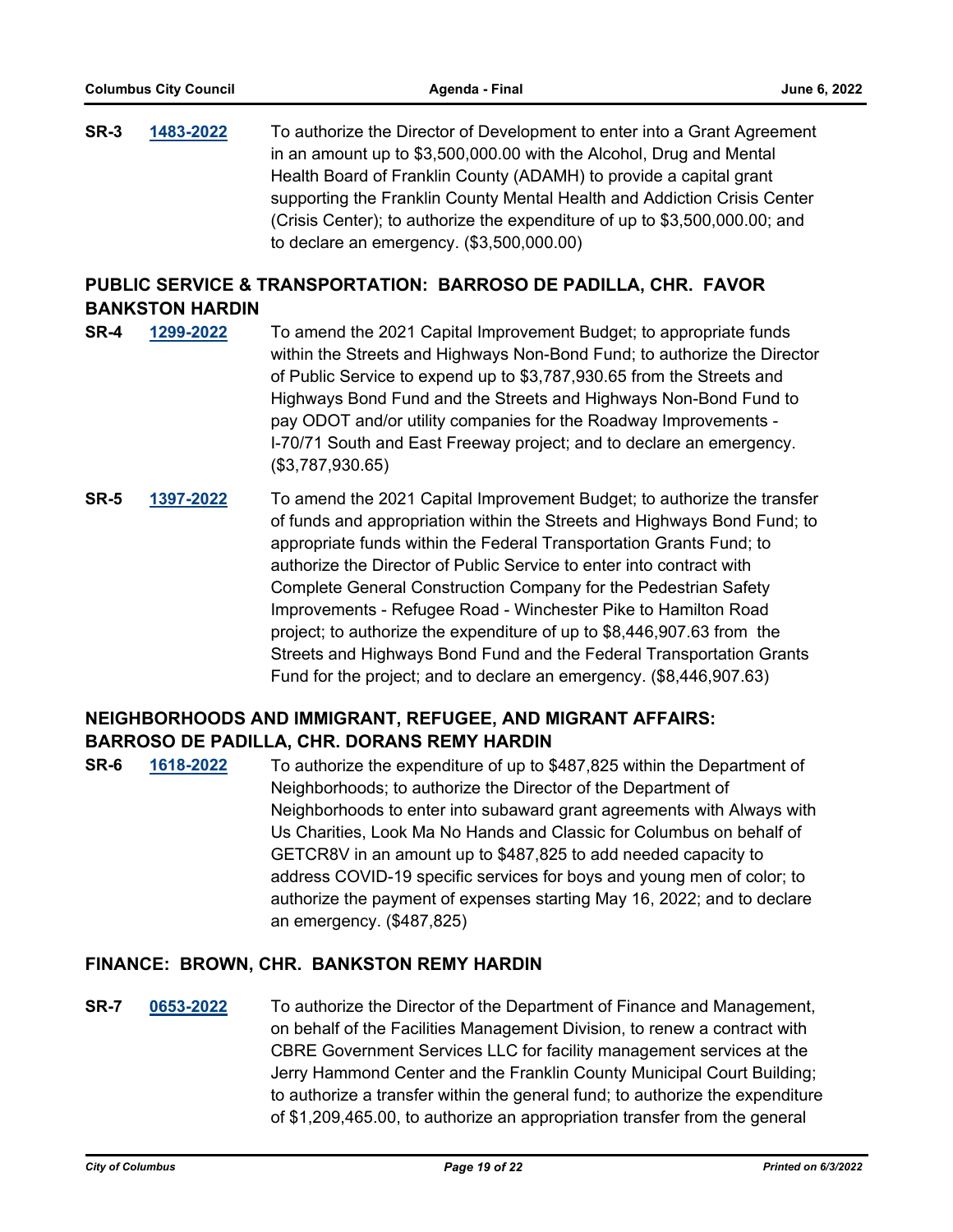fund to the Property Management Fund; to authorize the expenditure of \$1,575,245.00 from the general fund; and to declare an emergency. (\$2,784,710.00)

*(MOVE TO AMEND AS SUBMITTED TO THE CLERK)*

### **RECREATION & PARKS: BROWN, CHR. REMY BANKSTON HARDIN**

**SR-8 [1292-2022](http://columbus.legistar.com/gateway.aspx?m=l&id=/matter.aspx?key=122807)** To authorize the Director of Recreation and Parks to enter into contract with Dynamic Agility Sports, LLC to provide instruction and management of the Carriage Place Community Center Dynamic Agility Sports Camps; to authorize the expenditure of \$100,000.00 from the Recreation and Parks Operating Fund; to waive competitive bidding provisions of the Columbus City Code; and to declare an emergency. (\$100,000.00)

### **EDUCATION: BROWN, CHR. FAVOR BARROSO DE PADILLA HARDIN**

**SR-9 [1582-2022](http://columbus.legistar.com/gateway.aspx?m=l&id=/matter.aspx?key=123100)** To authorize the Director of Finance and Management to enter into a not for profit services contract with I Know I Can in support of The Columbus Promise program; to authorize an appropriation and expenditure within the Job Growth subfund; to authorize an expenditure from an existing Auditor's Certificate; and to declare an emergency. (\$900,000.00)

*Sponsors:* Elizabeth Brown and Shannon G. Hardin

# **HEALTH & HUMAN SERVICES: FAVOR, CHR. BARROSO DE PADILLA BROWN HARDIN**

**SR-10 [1563-2022](http://columbus.legistar.com/gateway.aspx?m=l&id=/matter.aspx?key=123081)** To authorize the Director of Finance and Management to establish a contract with Sanofi Pasteur for the purchase of Fluzone Influenza Virus vaccines for Board of Health; to waive the competitive bidding provisions of City Code; to authorize the expenditure of \$94,756.31 from the Health Special Revenue Fund to pay the cost thereof; and to declare an emergency. (\$94,756.31)

### **PUBLIC SAFETY: REMY, CHR. BARROSO DE PADILLA DORANS HARDIN**

- **SR-11 [1304-2022](http://columbus.legistar.com/gateway.aspx?m=l&id=/matter.aspx?key=122819)** To authorize the Director of Public Safety, on behalf of the Division of Support Services, to enter into contract with Agile Network Builders, LLC. for network connectivity; to waive the competitive bidding provisions of the Columbus City Code; to authorize an expenditure of \$133,920.00 from Public Safety's General Fund; and to declare an emergency. (\$133,920.00).
- **SR-12 [1447-2022](http://columbus.legistar.com/gateway.aspx?m=l&id=/matter.aspx?key=122964)** To authorize the Director of Public Safety, on behalf of the Division of Police, to modify the current contract with Pro-Tow, Inc. and increase funds for the continuation of towing management services; to authorize an expenditure of \$1,800,000.00 from the Division of Police's General Fund